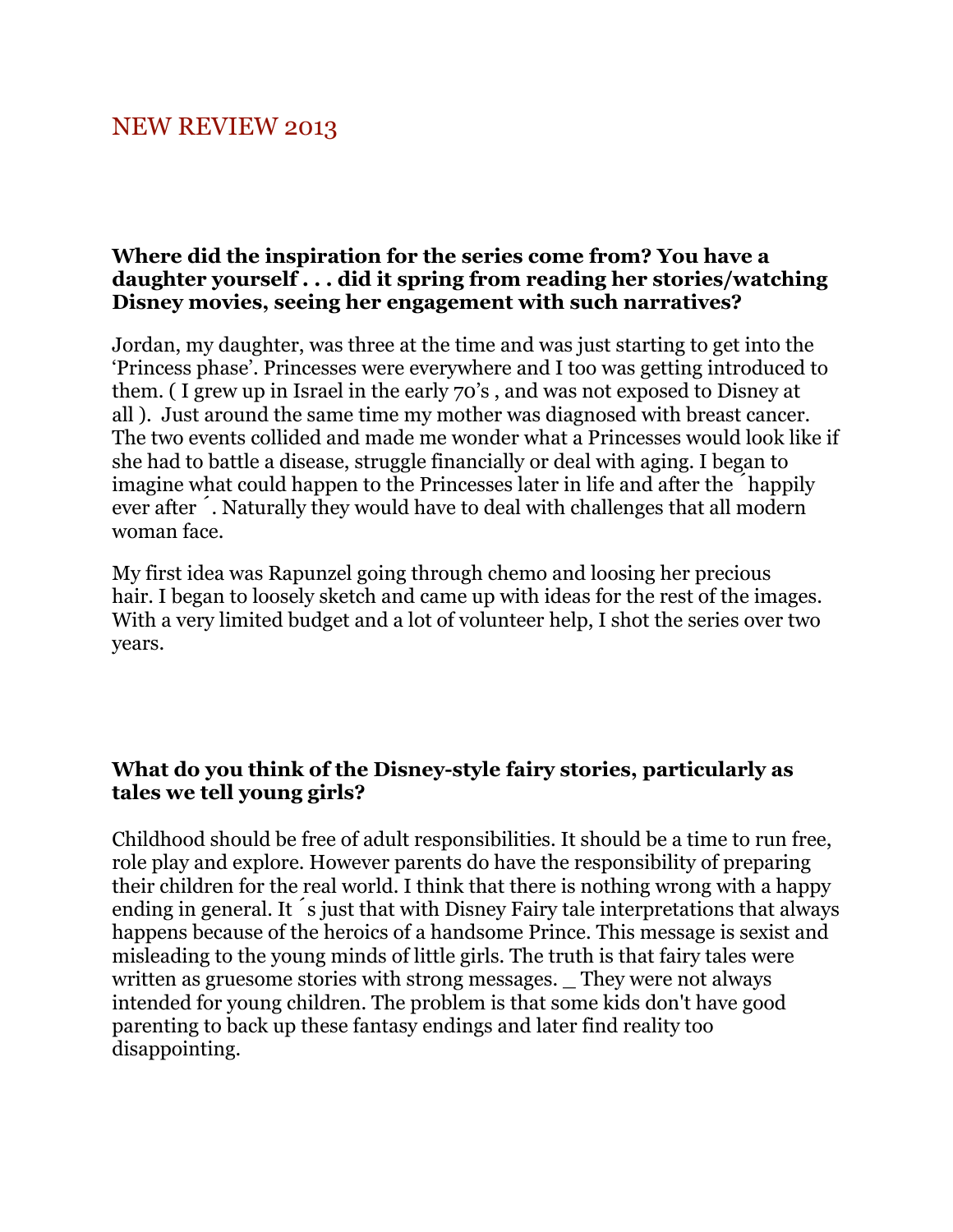#### **The photographs are firmly set in the modern day: why did you want to ground that magical fairy-tale world into reality? What does having a modern context do to the images? They strongly refute the very idea of a 'happy ending' – why did you want to unsettle that notion?**

Contemporary woman today look very different than the typical Fairy tale Princesses. We are working with our partners to fulfill our financial responsibilities as well as taking care of the household. At work we are competitive and since we are no longer focused on equality in the work place we can now concentrate on being the best period! We are so busy and time seems to pass so quickly. If we get a moment to read a book or go for a walk.. that's a treat! On weddings, birthdays, anniversaries, mother's day we may have 'a fairy tale moment' but that doesn't last very long and you know that normal life is just around the corner.

Disney, not the original of the Fairy Tales, created the happily ever after motif.

I don't want to send out a negative message just a realistic one.

My main message is that this world is so complex and everyone has their own challenges to deal with. What might seem 'perfect' on the outside is most likely not.

Most people have to deal with difficult issues sometime in their lives and no one is exempt. I have friends that are wealthy but still have many difficulties in their lives...so money isn't always a cure. I have friends that are beautiful but can't seem to get it together, so beauty isn't always the answer. I have friends that are very scholarly but make unwise decisions in their personal lives...so aptitude does not always guide.

## **What responses do you usually get to the series?**

Good art creates conversation and discussion so I'm really pleased that my work has sparked some controversy. There have been discussion groups on the web that go on for miles about Not so little Red. The issue revolves around how and if fast food has contributed to her obesity. Many overweight people argue that the two are not connected and battle it out to make their point. They claim that I'm stereotyping.

Jasmine was another much discussed piece. Some accused me of placing the Middle Eastern Princess as a terrorist. My intention was to display her strength and courage. She is a a warrior, fighting on the front lines, just as so many woman are today in the Middle East. The interpretations are so individual and personal. The project made it's unexpected debut..(as it went viral) in 2009 Since then I've received so many letters and emails. The ones that I remember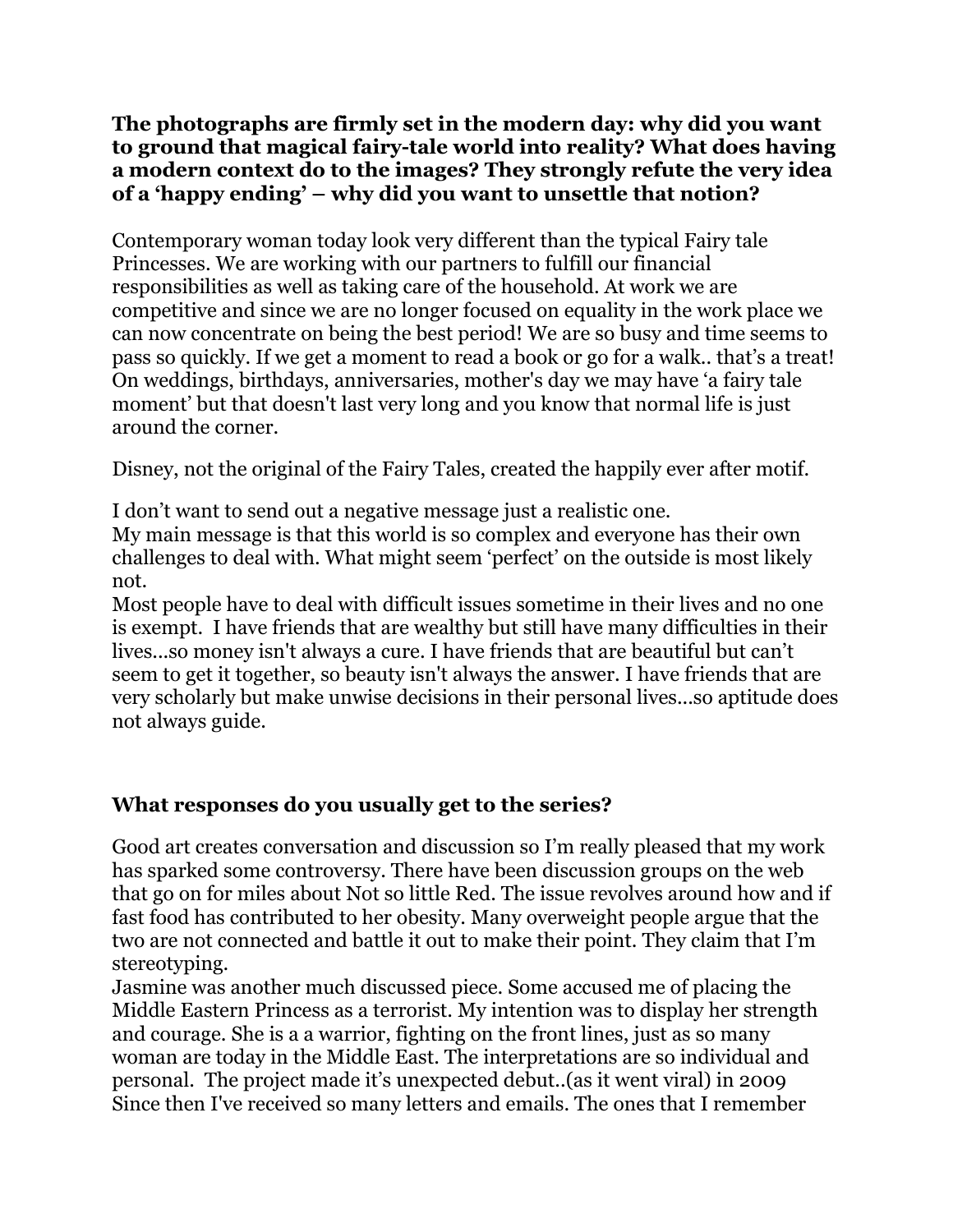most are not the ones praising my work but the ones that have touched people in a very personal way.!

The mother who feels overwhelmed with life, the woman who just got home from Chemo, the many parents with children obsessed with Princesses, and Princesses themselves lost in a modern and complicated world.

#### **Do you think our portrayal of options/role models/heroines for children are improving, or are we stuck with stories about nasty witches jealous of beautiful young princesses? How old is your daughter now, and – if she's seen the pictures – what does she make of them?**

I do think that Disney is making an effort to modernize their characters, still many are saying that they are missing the mark, perhaps trying to hard and opening themselves to more criticism. I would not deprive my two daughters Jordan, 8 and Zoe, 4 of watching the Disney shows or even playing with their merchandise.!

I'm confident that they will never find inspiration in the Disney Princesses at all.

They live in a household where their parents split everything 50/50. They are not spoiled and are taught that good things don't fall from the sky. They understand that the Princesses are made up characters that live in a made up land. I'm pretty confident that my girls won't end up marrying a Prince.They love meeting Ariel, Snow White and Barbie.

However if you ask me do they understand the concepts behind the images then I'll tell you that they are not sophisticated enough yet. These images are made for adults.I question why is the Queen always evil? I would like that perception to change. Why must mature , independent and powerful women be vilified?! Can young girls aspire to be Queens rather than Princesses?

#### **Your Dollhouse series explores some similar territory – will you do any further series in this vein?!**

My next project looks at the role of religion in modernity.

Gods of Suburbia is currently in production.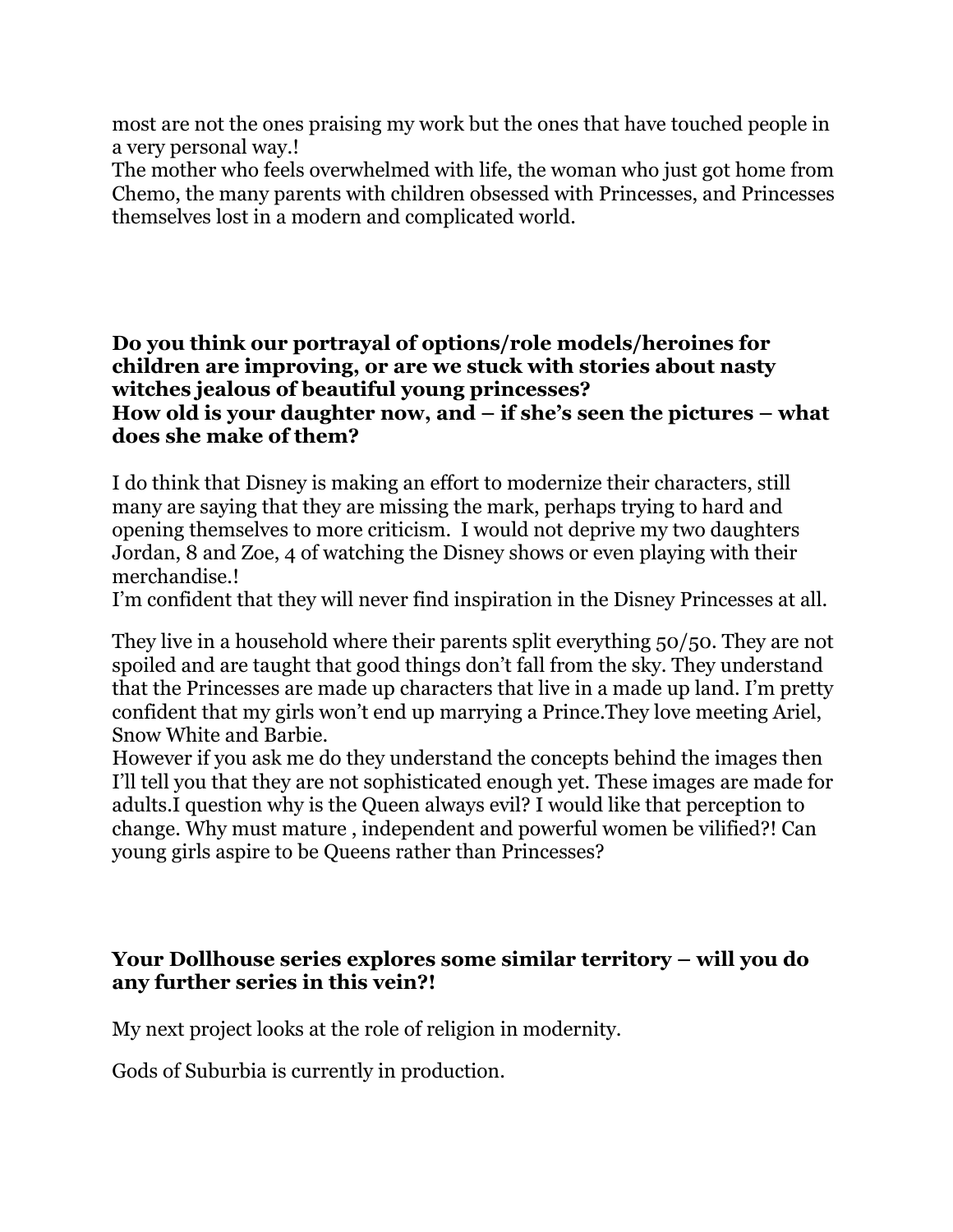# FOTOFLOCK.COM 2013

#### **Please share with us on your interpretation of your visual style. How has it evolved over the years?**

My style at the beginning of my career was portraiture based. I got very close to my subject and focused mostly on their face. I also experimented with different film processes.

Later I pulled back and wanted to tell the whole story with a wider perspective. I kept it simple and used very little effects.!Which brings me to where I am now. I attempt to tell a complicated story within one frame.

I include many details in my pieces which can either be obvious at first or discoverable to the viewer in time.

#### **Connect the dots for us: You... vivid imagination ... camera... dark fine art.**

I do have a vivid imagination and not every idea works as I imagine it. When it does it's very exciting and very rewarding.

Yes my art has dark elements and many have interpreted my work over the years.I'm just glad when my work creates conversation and movement!

#### **How integral are photography and post-production as separate processes that you combine to make compelling images?**

Photoshop as a tool is very useful and can really help drive the message that I'm trying to convey.

I definitely shoot as much as possible in camera . I'm not one to depend on post because most of my career was experienced before the digital revolution so I think in film.

That being said I am very glad that this technology is available and if used correctly can make or break a picture.

I work with expert photo editors to bring alive my ideas.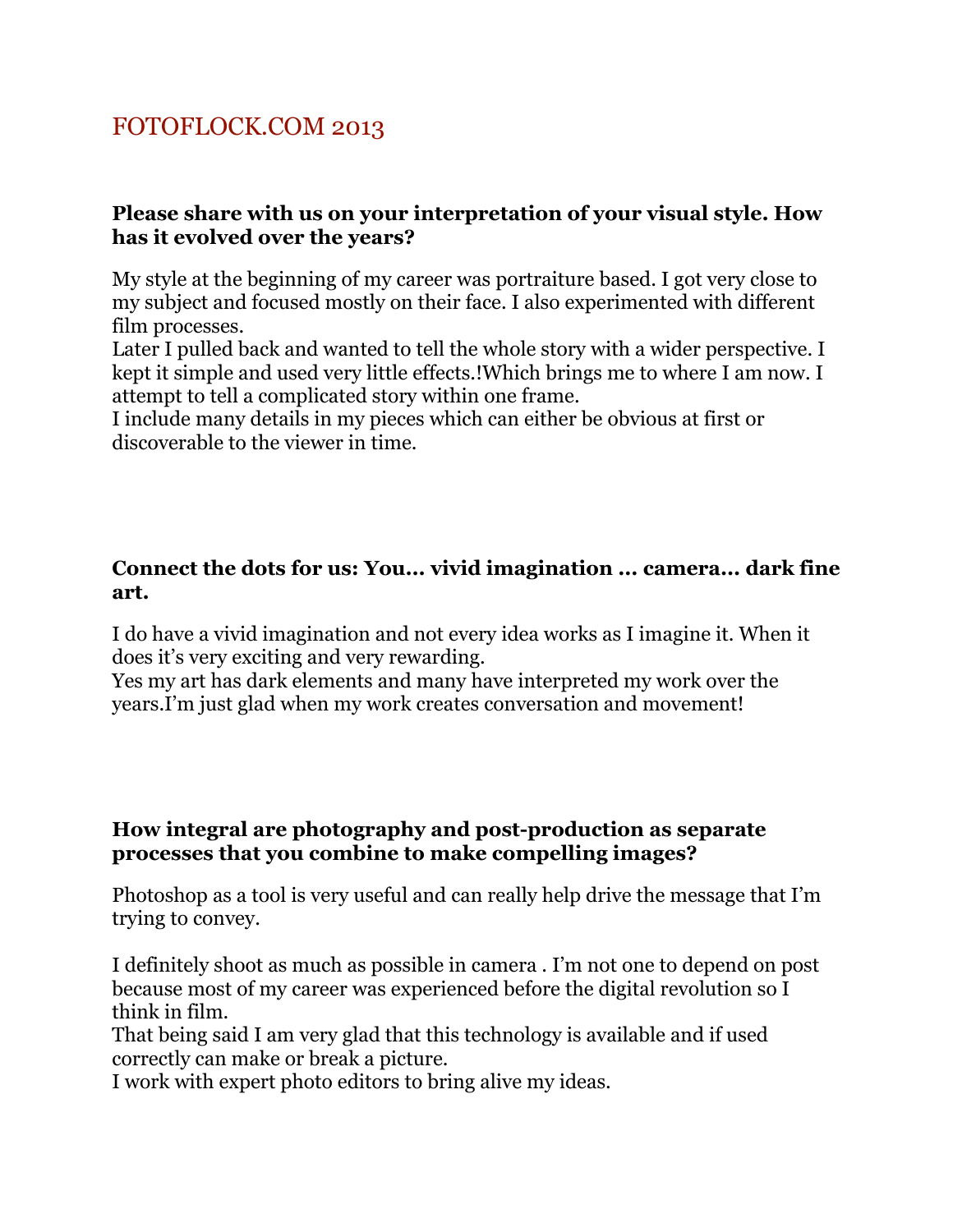### **Which is the most interesting 'Fallen Princess' character you have created for/in your photographs? (Can you show us the photograph and tell us about it).**

I think of them all like my children, so I like each one for different reasons. My 'favourite' one changes quite often.

For instance for the longest time Rapunzel represented the reason that I created the whole project and evoked such a strong emotional response from people so it was more favored.

Currently I'm loving Pocahontas which is full of details and elements that keep it interesting.

### **What according to you makes a perfect photograph and how do you use that in your images?!**

I really don't like the term 'perfect' because I believe that there is no such thing. It seems that what you like in a picture is so very personal. What may elicit a response or feeling for one person would not for another. That in general refers to all art.

Some pictures may have an obvious message or relay a very specific aesthetic that can capture the viewers attention. Others are not so clear at first and offer a subtext which is relatable.

## **What is the best advice you have received so far about photography?**

The best advice that I received was from one of my teachers at school. He said 'get closer ' not just with your lens but get to know your subjects. ... and the best advice that I can give is proceed in your practice like race horse with blinders on. Don't look too much around you for your inspiration. It's way too easy to get pulled into trends and to become influenced by others.

## **In your tryst with photography, have you formed a personal philosophy about photography? What is it?**

We are so inundated with images these days. Everyone has a camera and thinks that they can create winning pictures. If you decide to become a photographer know that it's a long haul before you accomplish what you set out to do. You must be dedicated to the craft both technically and artistically.You must become consistent and reliable.

Also if you're out to create ground breaking images then think big and don't let anyone tell you otherwise. Make the impossible, possible.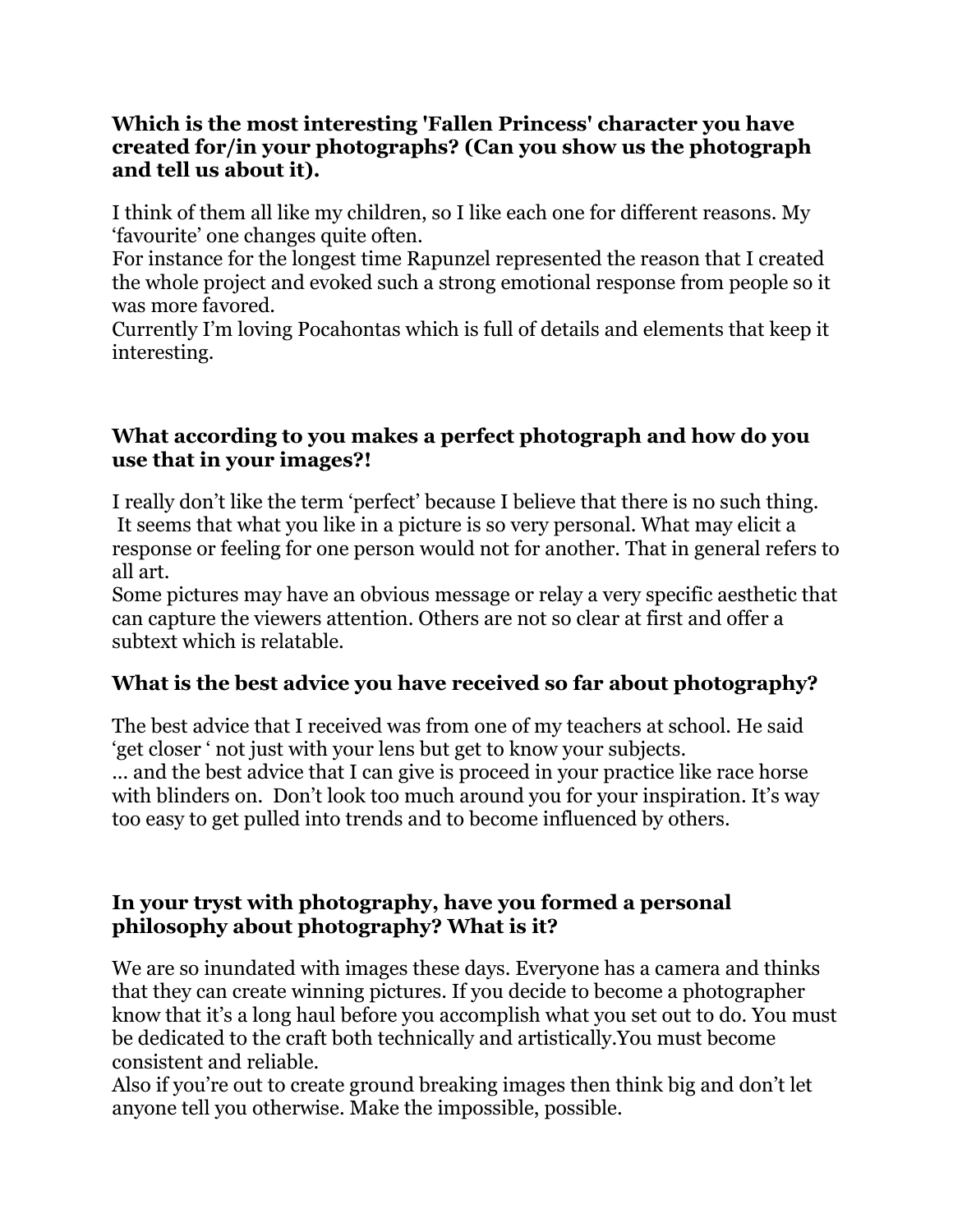#### **In 2012, you were awarded the Arte Laguna special prize and travelled to India on a residency. How was the experience?**

I've always wanted to travel to India. After I had my two girls I thought that dream was over and then I won the residency.

I probably didn't have as much culture shock upon arrival as many do because I have been to war torn areas and seen hardship.

What I first noticed was the amount of people sleeping on the streets, that I didn't expect.

I stayed in Mumbai most of the time and made an attempt to get a good sense of the city with the short time that I had.

I was provided with an apartment in a fairy nice district but ended up exploring in the city 'slums' and some smaller villages outside of the city.

I did go to Pune for a short time and really enjoyed it! It's still India but way more calm than Mumbai.

My sets are so complex and thus I couldn't actually shoot a piece there so I proceeded to photograph in a documentary style ( using a film camera).

 However while I was there I conceived my next series and was able to collect props to bring back with me.In October the Sakshi Gallery will show 2 pieces that were inspired by my trip to India.

They are the first in my new series called Gods of Suburbia.

## **Do you have any tips for photographers trying to emulate your passion and looking for advice?**

I find that a lot of young aspiring artists today are passionate but lack work ethic. When I started out I worked a lot and didn't make much or any money. That went on for years.

Now there are a lot of artists coming out of school and expecting to make the big bucks right away.!I say pay your dues and don't charge too much right off the top. Get as much experience as possible and make your mistakes at the beginning without too much consequence. Work up to getting the prestige and don't take anything for granted because this world is very up and down.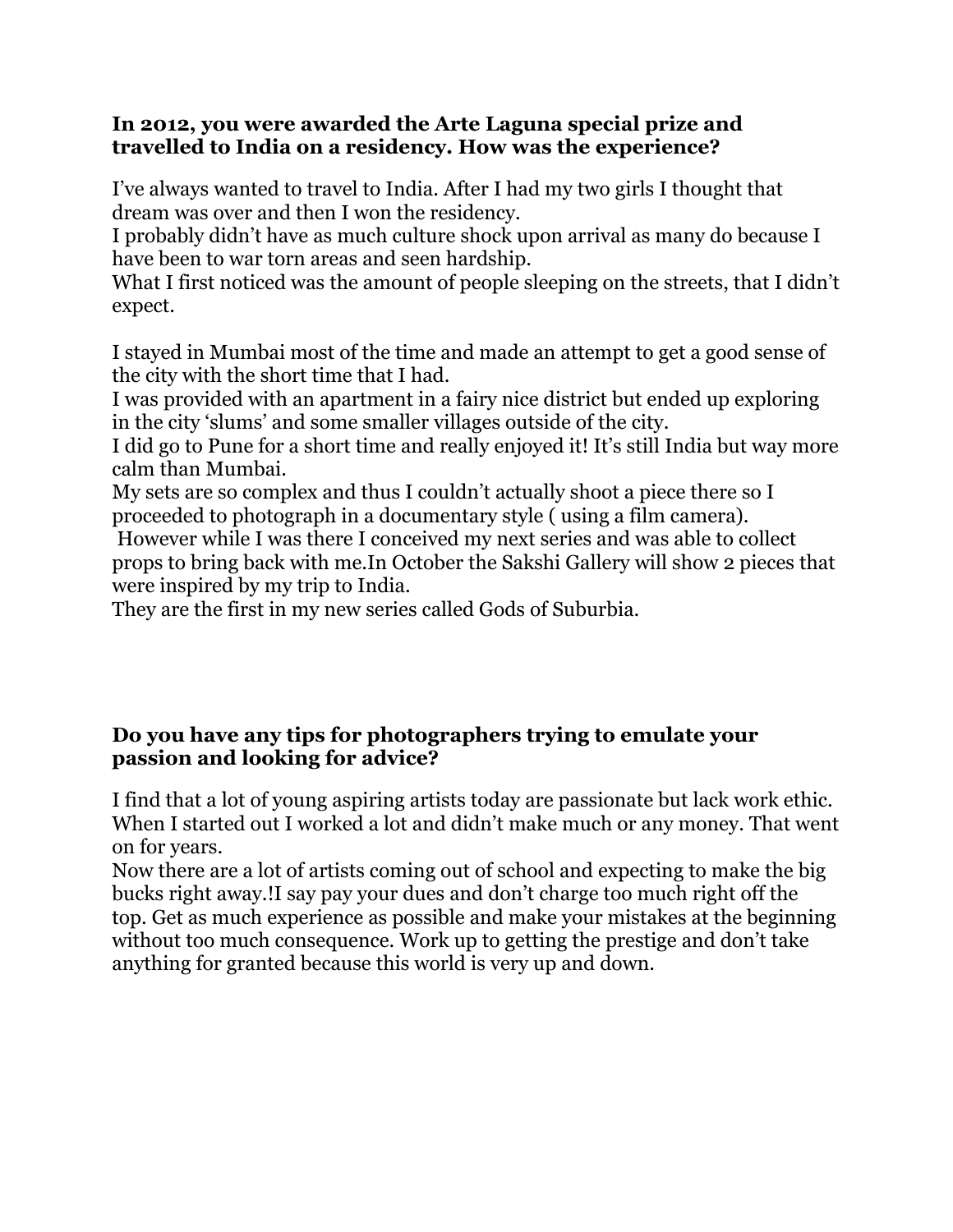#### **We have seen an alcoholic Cinderella, an obese Red Riding Hood and Snow White as a struggling mom. So, what are your next projects and what surprises can we expect?**

In 2011 I debuted my second large scale project called 'In The Dollhouse'. "In the Dollhouse" is a series that plays out as a narrative, peeking into the home and marriage of the world's most iconic dolls, Barbie, and her partner Ken. It offers a profound commentary on the transient nature of beauty, the difficulty of marriage and the importance of authenticity.

For this project I built a life size dollhouse. All of the elements that brought this project together demanded much attention to detail and a complex new set of problem solving came into play.

I'm in production with my next series and will exhibit my first 2 pieces in India. The other 8 will be photographed throughout this year.

\_\_\_\_\_\_\_\_\_\_\_\_\_\_\_\_\_\_\_\_\_\_\_\_\_\_\_\_\_\_\_\_\_\_\_\_\_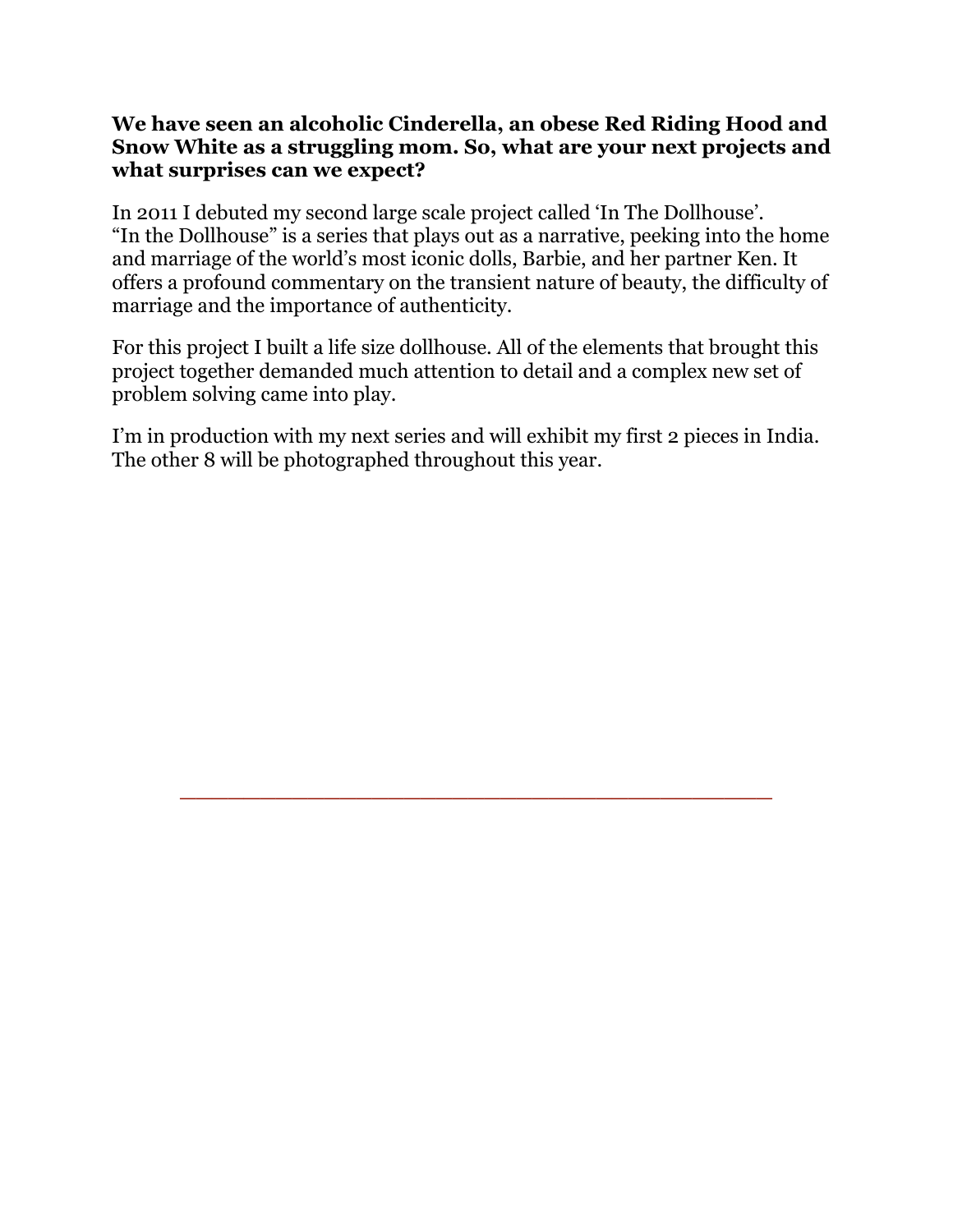# FEMALE NETWORK 2013

#### **1. What was your inspiration for "The Fallen Princesses?" What do your daughters Jordan and Zoe think of your interpretation of the Disney princesses?**

Before Fallen Princesses most of my work was documentary based. I conceived the idea for the project at a time when I was dealing with grief over news that my mother was diagnosed with breast Cancer. At the same time Jordan my daughter was just 3 yrs. and already influenced by Disney Princesses. The two events collided and made me think about the uncertainty of life and how we as parents and Disney have created a saccharine version of reality for the benefit of our young children.I began to compose each piece and incorporate messages that reflected real issues that contemporary woman face.

My daughters like that they can recognize the characters in my work however they are not sophisticated enough to understand the whole concept. I'm curious to see what they think of my work as they grow older.

#### **2. What did you hope to accomplish with the series? How did you react when the photos went viral?**

I really had very little expectations when I began the project. I shot each piece at a time over a two year period.

When I was done I posted the project on JPG.com to get some feedback from my peers. I had no idea that the project would end up going viral and have such an overwhelming response.

Since it went viral in 2009 I have received hundreds of emails, some of them very personal and touching. I've been published in various magazines and newspapers. The work has received awards and recognitions, and have been shown in galleries and museums internationally.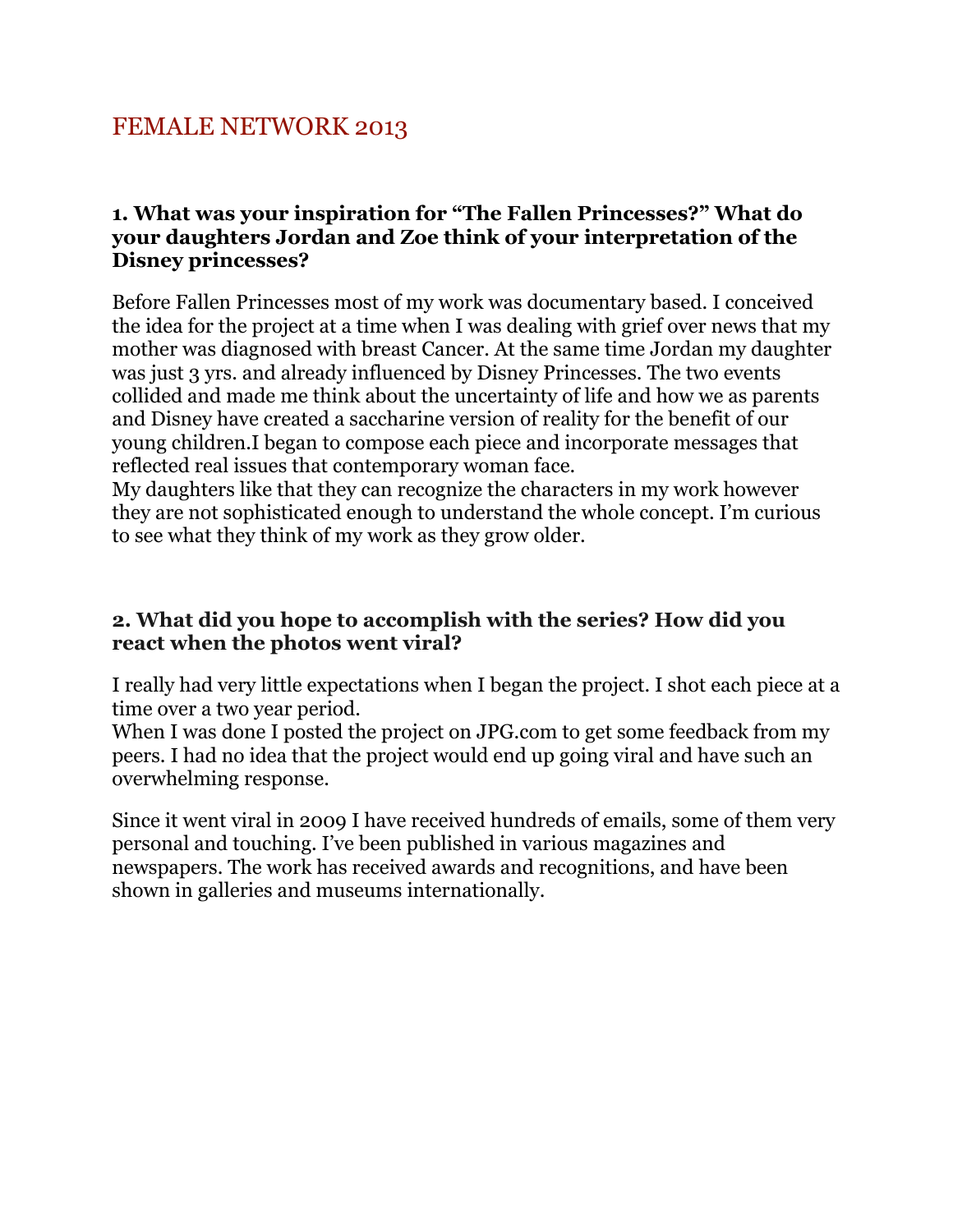## **3. In one interview, you mentioned that you grew up in Israel. How long did you stay there for before you migrated to Canada?**

My family arrived in Canada in 1976. I was 8 yrs. and didn't speak a word of English.

I have fantastic memories of my childhood in Israel. It was a very different placeback then with little Western influences, so I didn't grow up with Fairy Tales or any Disney movies.

## **4. Looking back at your own childhood there and now at your daughters' in Canada, how different was your idea of a woman's role in society from your kids' today?**

My mother stayed at home with me and my sister and my father carried the burden of providing for a family at a young age...they were both 21 when I was born.

My situation is completely different. I had my first child at 35 and took very little time off even throughout my pregnancy. My husband also works and together we balance bills and schedules. Our household is 50/50.

The kids are still young so it's hard to say but I imagine that they will grow up with different views on gender roles within the household.

## **5. What do you think of women and happy endings?**

I would like to think that woman can make themselves happy. However the concept of a fairy tale happy ending is a bit ridiculous. Modern life is about constant change , woman today have to adapt and learn how to grow from adversity. Everyone must define what being 'happy' means to them and then move towards that. Some may never find happiness because of obstacles that they themselves create. Some may realize that happiness itself is an abstract notion and that changing expectations and attitudes can make a big difference.

## **6. What sparked your interest in photography?**

When I was 21 I travelled to the Sinai desert with a cheap point and shoot camera.

I began to take pictures of the Beduins that live there.

I remember how thrilling it was to take the pictures and see the results. ( it was film and it took some time) it wasn't instant back then.

I'm a people person so it was easy for me to approach people and ask to take their pictures.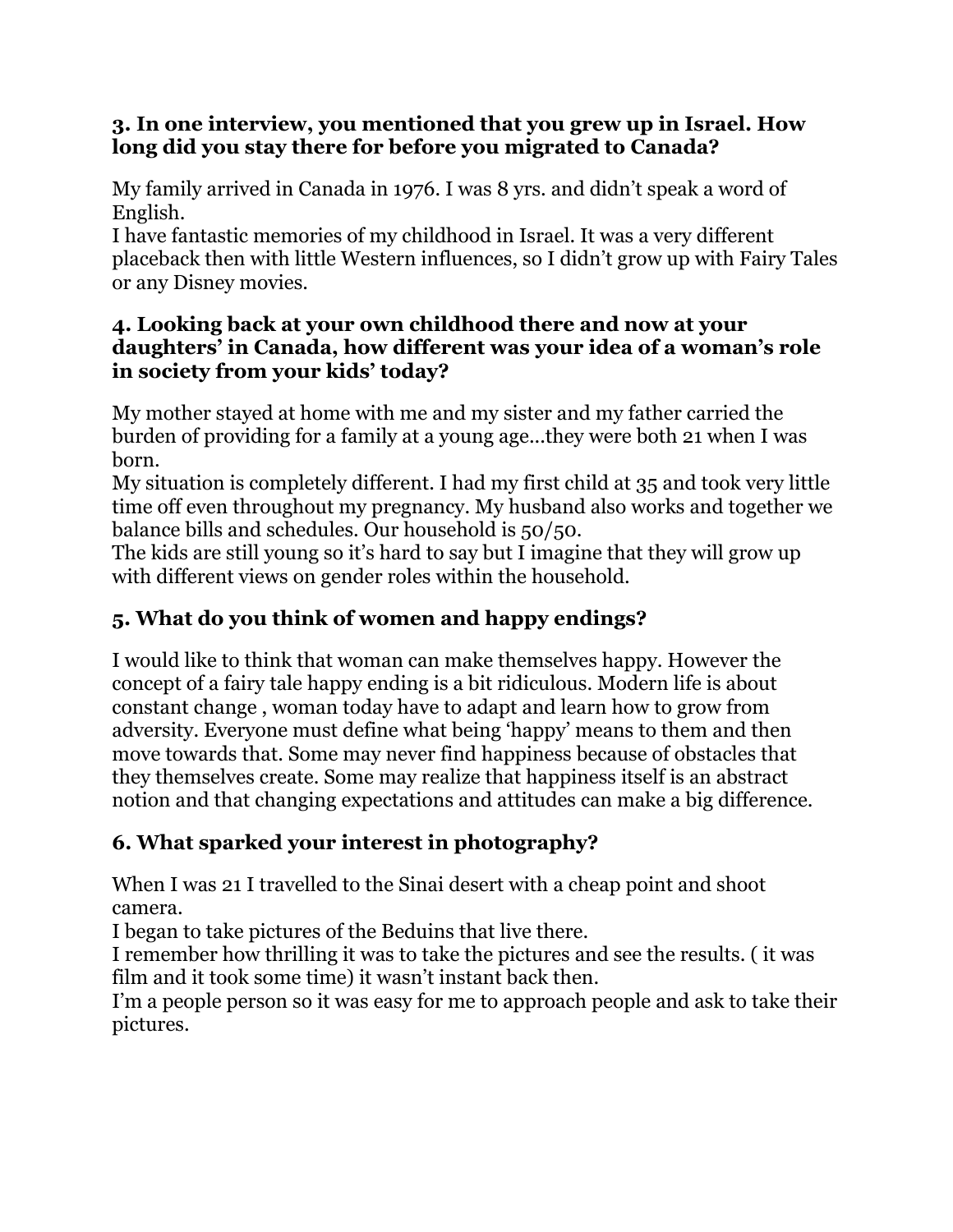#### **7. Can you name three women who inspire you and why?**

Today I am inspired by all sorts of artists and thinkers that are not held back and speak their minds.

Woman that most impress me are the ones that share personal stories in order to make a real difference in the world.a

-Woman working around the world to promote gender equality.

-Woman who have come from modest backgrounds and have make something of themselves.

-Woman who balance their work life and dedicate themselves equally to their family and community.

#### **8. What's a typical day for you like?**

Well it starts with a crazy morning at home getting the kids out to school. I will admit that I sometimes go back to sleep, because I love having the quiet alone time in the morning. Three days a week I head to the gym.

Then its off to the studio where I answer emails and get some business done.

When I'm in production I'll work with a few interns to collect items and firm up plans. Sometimes I will have an assignment and have to photograph.

I pick up my little one from daycare in the late afternoon and head home to organize dinner. Dinner, Bath, Bed...more mommy duties.

After the kids are in bed I may come back to the studio to work some more. Then some TV to relax and bed....often too late!

#### **9. Is it harder for women to break into the photography industry? How so?**

I am fortunate to be in a field where woman were the pioneers and were highly respected from the start. I believe that it is an equal opportunity industry up to a point. Woman definitely have a different eye than men ( it's scientifically proven) , they may also have an advantage when dealing with people, and often appear more trustworthy. The competition, just like in any other industry, begins when large amounts of money is involved. For instance big accounts are more often offered to male photographers. Perhaps it's about confidence? Woman can be less ambitious and less vicious when it comes to powering ahead, that may be the reason.

#### **13. What's next for Dina Goldstein?**

*I*'ve started conceptualizing my new project 'Gods of Suburbia'

It's another production intensive project so there is a lot of work to be done before I start shooting.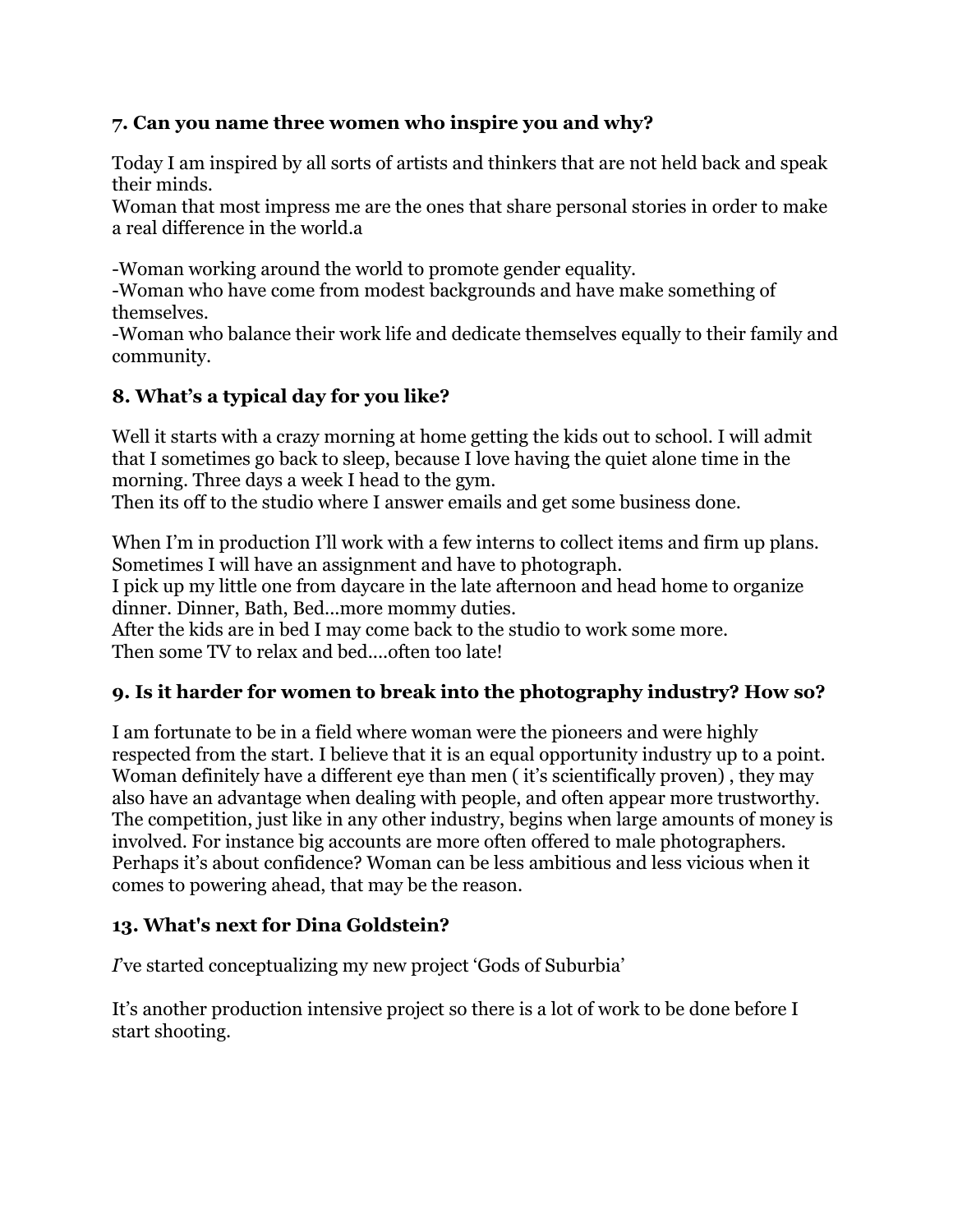# INTERRUPT MAGAZINE 2013

#### **1. How did you pick the princesses fates?**

My mother was diagnosed with breast cancer and at the time that my 3 yr. old was exposed to the Disney Princesses culture. We read books and watched movies which my daughter really loved...not necessarily because of the Princess characters but because of the dramatic stories and ugly witches.

I started thinking that these Disney Princesses really didn't have to deal with issues like Cancer etc.. because ultimately there was a happily ever after and besides we really never followed their life past their youth. Reality is that today we find ourselves not only dealing with equal financial responsibilities but also taking care of the household. At work we are competitive and since we are no longer fighting for our equality we fight to be the best, period! We are so busy and time seems to pass so quickly. If we get a moment to read a book or go for a walk.. that's a treat. On weddings, birthdays, anniversaries, mother's day we may have 'a fairy tale moment' but that doesn't last very long and you know that normal life is just around the corner. I began to do some research which lead to my fascination with the origins of Fairy tales. I explored the original brothers Grimm's, Hans Christian Andersen stories and found that they have very dark and sometimes gruesome aspects, not always concluded by a happy ending. Disney of course made some changes and created the happy ending. I imagined Disney's perfect Princesses juxtaposed with real issues that were affecting women around me, such as illness, addiction and selfimage issues. ....I dreamt up different stories, environments and backstories for each Princess and the project was conceived.

#### **2. If you could, what would you change about the princess fantasies our culture propagates?**

I question why is the Queen always evil? I would like that perception to change. Why must mature , independent and powerful women be vilified? Can young girls aspire to be Queens rather than Princesses?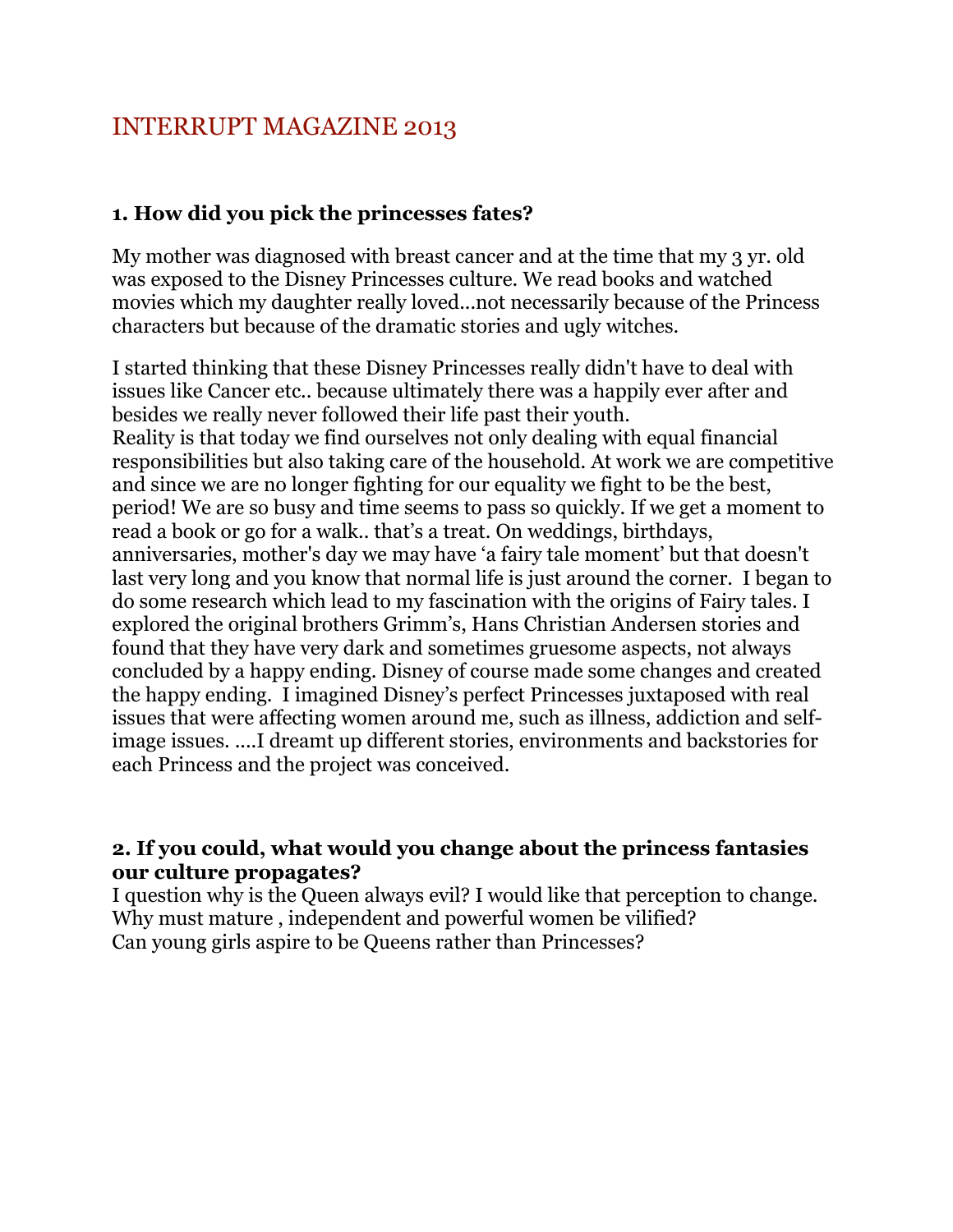## **3. Which photo incited the biggest reaction?**

Good art creates conversation and discussion so I'm really pleased that my work has sparked some controversy. There have been discussion groups on the web that go on for miles about Not so little Red. The issue revolves around how and if fast food has contributed to her obesity. Many overweight people argue that the two are not connected and battle it out to make their point. They claim that I'm stereotyping.

Jasmine was another much discussed piece. Some accused me of placing the Middle Eastern Princess as a terrorist. My intention was to display her strength and courage. She is a a warrior, fighting on the front lines, just as so many woman are today in the Middle East. The interpretations are so individual and personal.

## **4. What was your goal for this project?**

I wanted each piece to tell a complete story and yet be recognized as an integral part of a larger body of work. I wanted my messages to be clearly understood no matter of culture, class or gender.

## 5. **When you were shooting the photos did you think they'd resonate with so many people and provoke such a huge response?**

The project made it's unexpected debut..(as it went viral) in 2009! Since then I've received so many letters and emails. The ones that I remember most are not the ones praising my work but the ones that have touched people in a very personal way. The mother who feels overwhelmed with life, the woman who just got home from Chemo, the many parents with children obsessed with Princesses.

#### **6. Disney recently tried to make Princess Merida more feminine, and outrage against the move was so widespread that a petition was even started. What do you think a real world Princess Merida's fate would be?**

Well I'm sure that they did their market research and discovered that she wasn't feminine enough. Whatever that means?! What do they have to alter to give her more sex appeal?!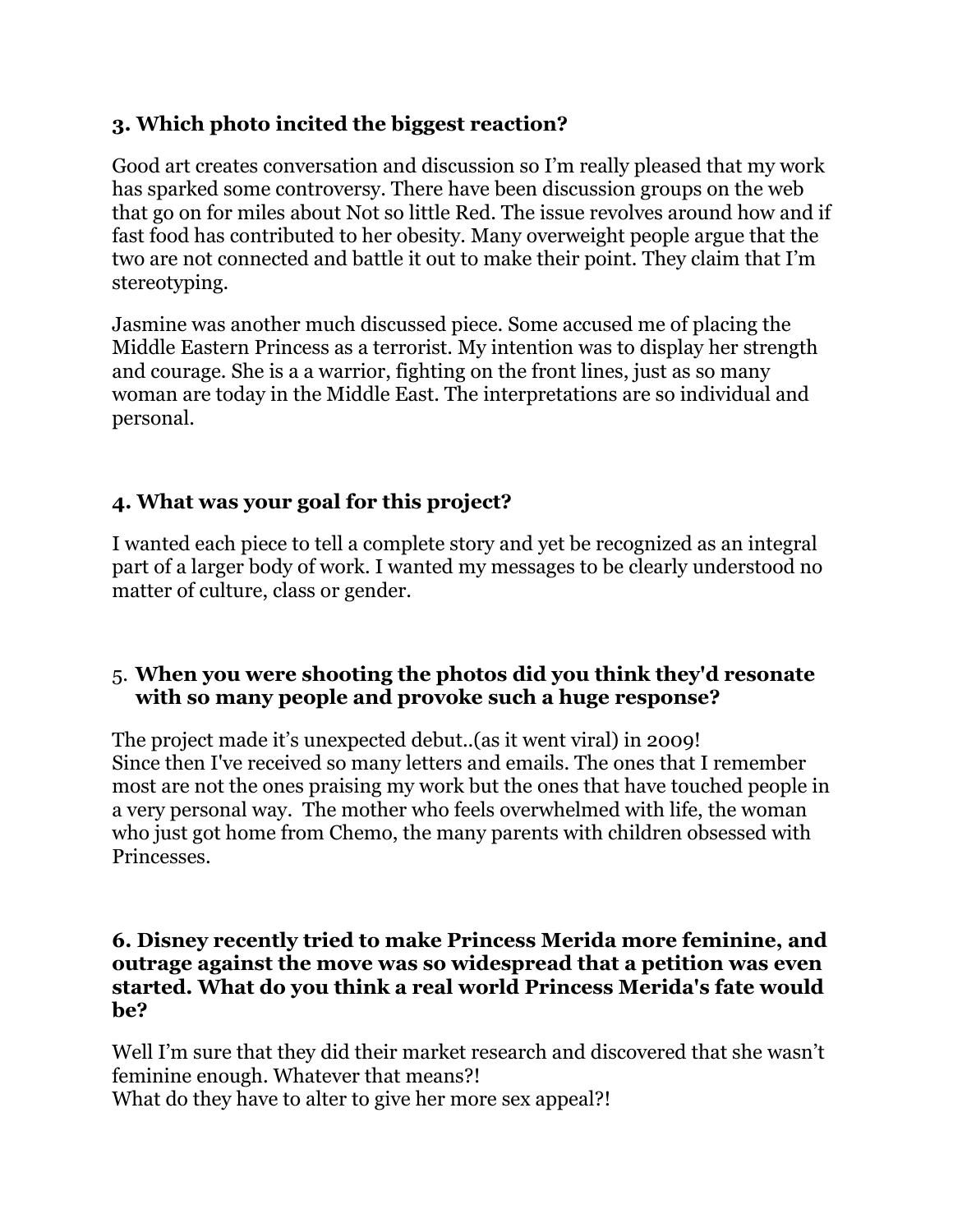Wasn't she created to change the stereotype of the average Disney Princess?Are they back peddling?

## **7. Did you want to be a princess when you were a child?**

I grew up in Israel in the early 70's.

At that time I was not exposed to the Disney versions of Princesses. I grew up with Biblical stories and jewish fables. I remember loving Pippi Longstocking. I wanted to explore and I remember played a lot outside.

### **8. As a mother, how do you think the Disney princesses influence your own children and their friends?**

I would not deprive my girls of watching the Disney shows or even buying their merchandise.

I'm confident that they will never find inspiration in the Disney Princesses at all.

They live in a household where their parents split everything 50/50. They are not spoiled and are taught that good things don't fall from the sky. They understand that the Princesses are made up characters that live in a made up land. I'm pretty confident that my girls won't end up marrying a Prince.

\_\_\_\_\_\_\_\_\_\_\_\_\_\_\_\_\_\_\_\_\_\_\_\_\_\_\_\_\_\_\_\_\_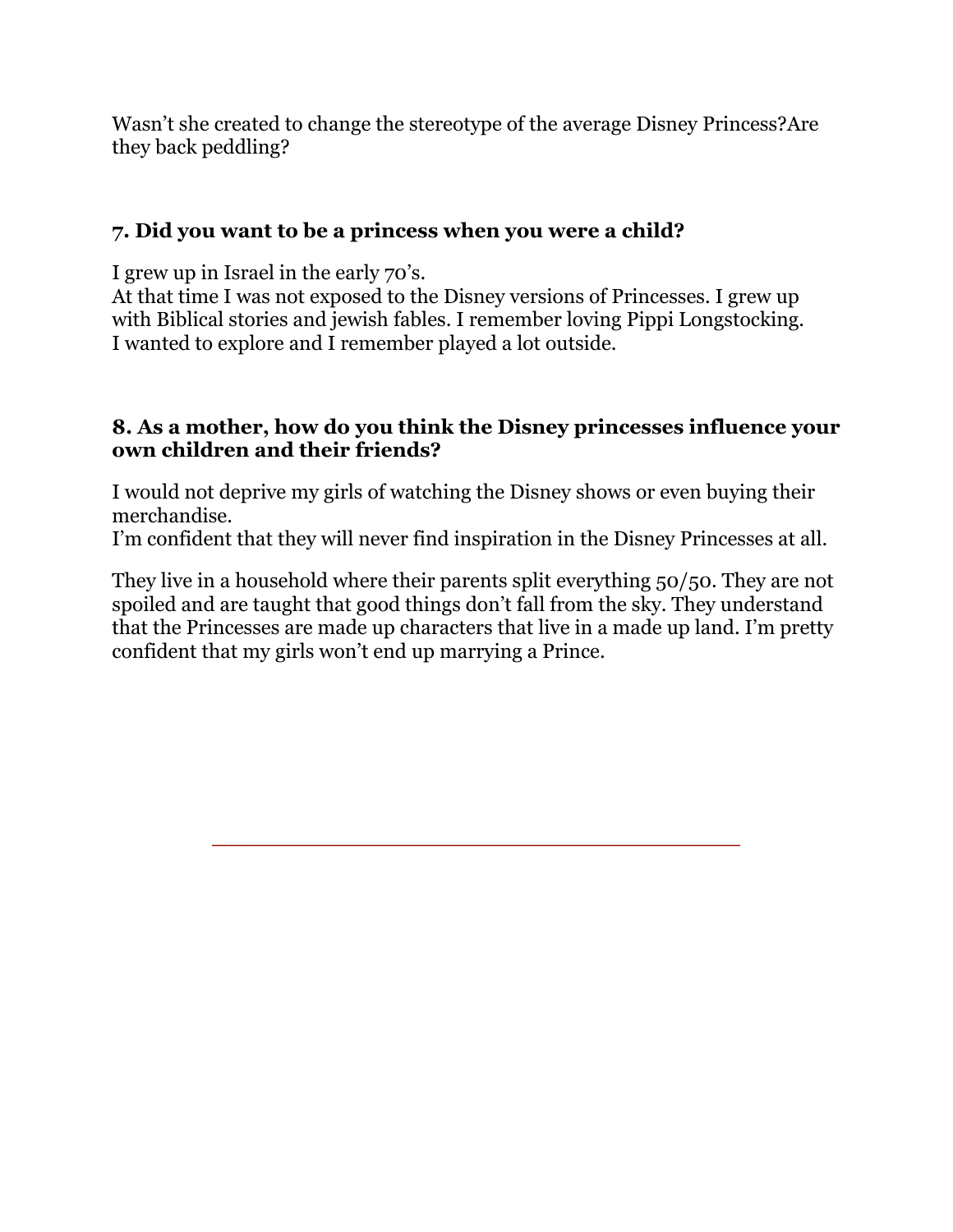# NOOR 2013

## **If you had to pick a favorite part of your process, what would it be?**

I enjoy the conceptual process as it allows to me imagine what could be possible. Also the finished process which is still magic to me after all of these years.

## **If you're not taking portraits, what is your next favorite subject?**

I love to travel and take pictures. It lets me explore, meet interesting people and step out of my comfort zone.!

### **Are you interested in other types of art, painting, dancing, video graphic design...?**

I enjoy painting although my work is more abstract and decorative than anything...I would never assume that it good!!

#### **As an artist, I know you most probably take inspiration from everywhere, consciously or subconsciously, especially with the Fallen Princesses series. Besides that, do you remember any specific things that really inspired you to do a certain shoot?**

I am working on a new project now Gods of Suburbia of which I am drawing for personal experiences and memories from my past.

#### **What drives you to create more photos, to keep going out and doing such arduous shoots?**

that ́s a good question??? I guess that I am committed to create original work because it satisfies me both on a personal and professional level.

## **You serve as a role model to a lot of budding photographers, if you could say anything to them what would it be?**

I find that a lot of young aspiring artists today are passionate but lack work ethic. When I started out I worked a lot and didn't make much or any money. That went on for years. Now there are a lot of artists coming out of school and expecting to make the big bucks.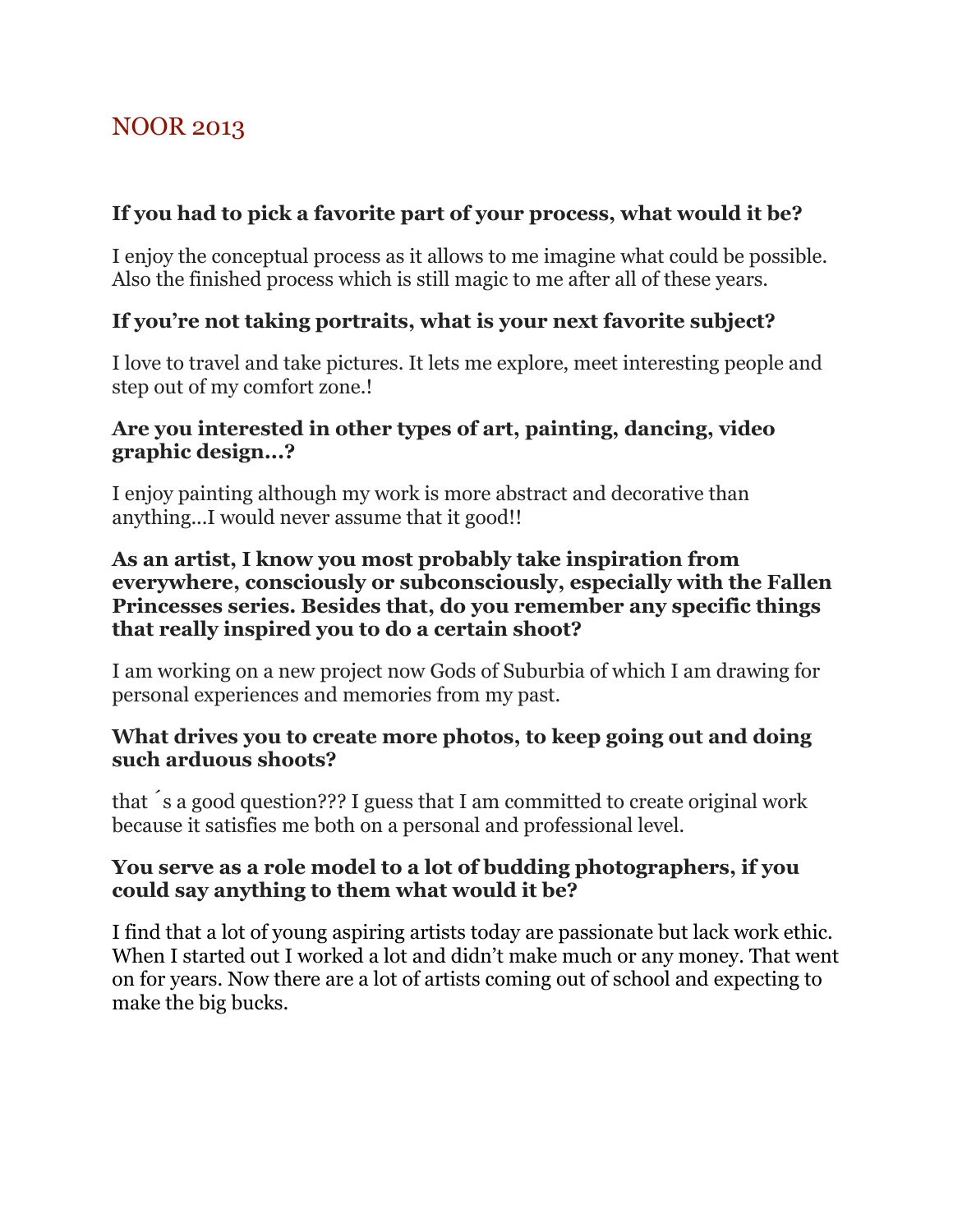## **What made you decide to turn your creative pastime into a career?**

I always photographed my own personal, work even while I while shooting commercially. There are so many concepts that I want to realize and so I'm thrilled I can now focus on my art work full time.!

My favorite camera is Fuji 6X45 (medium format range finder auto focus). This camera is like an old friend. I always travel with it.! For the conceptual work I shoot with Hasselblad with a Phase 1 60 mega back. These days I work with a medium format digital camera.!

## **What's the most important part of an image to you?**

It ́s important for me that the viewer understands my message.It can happen right away or over time with a little bit of investigation and study.

#### **When you do a shoot, how far ahead do you plan? Have you got every shot planned weeks before the shoot or does it just happen and come together?**

The shoots usually take a few weeks to come together.

First I start with the right subject (person to play the role) and this can happen right away or take months. Next I focus on the location, which I consider a crucial element in my work. Then it ́s a matter of gathering all of the talent (makeup artist, wardrobe, assistants etc..) and finding a time that works for everyone. I rely on volunteer help and that can sometimes be a challenge.

I say pay your dues and don't charge too much right off the top. Get as much experience as possible and make your mistakes at the beginning without too much consequence. Work up to getting the prestigious jobs.

## **Any ideal place you'd like to go shoot?**

There are many places in the world that i  $\acute{\text{d}}$  love to travel to and have not had the chance to as of yet.

Cuba, Africa, Fiji...to name a few.

## **What have your experiences as a photographer taught you?**

Mostly to stay open to new experiences and always keep experiment.!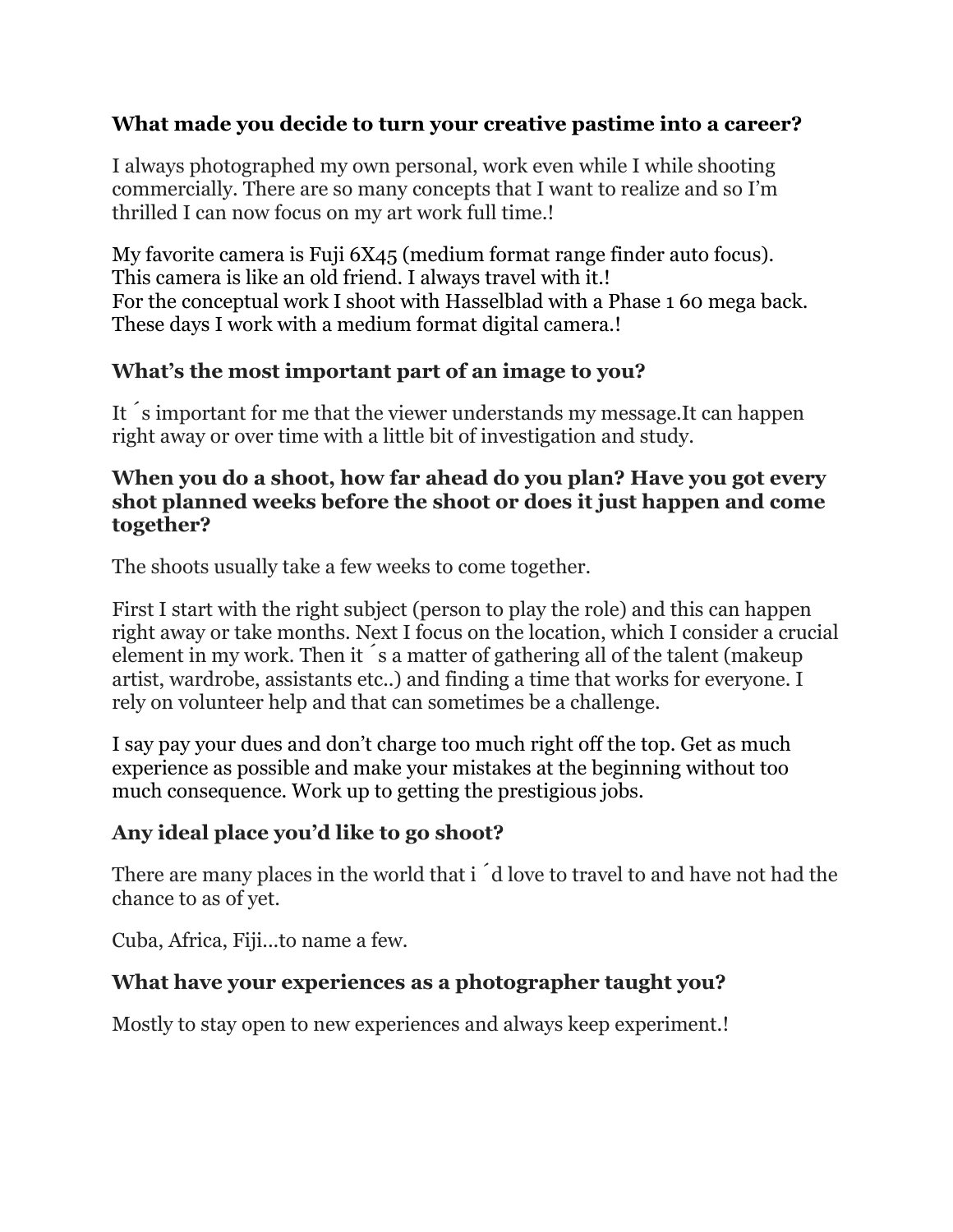## **What is your favorite work of art?**

It ́s like asking what ́s your favourite song, favorite movie...there are so many but I ́m really into Pop Surrealism right now.

## **Do you prefer to shoot inside or outside, and a particular time of day, and why?**

Each shoot demands it s own set of needs. For me it s always different every time. I don ́t like to photograph in the rain but sometimes I must for the sake of the picture.

## **Of your own pieces, which do you like best, why?**

Again this is a hard question because I like many of them and all for different reasons. They are like my children and It ́s hard to choose and favour. Some that are special to me are Rapunzel- Fallen Princesses, Margaret - Trackrecord, Haircut - In The Dollhouse.

## **What message do you want to convey with your work?**

The messages are clear in my pictures.

Mostly I want to explore the human condition and the concept of PERFECT.!

#### **What part of your life, or thing, or person, or event in your life has been/is most important to you?**

Meeting my husband and the birth of my two daughters.

## **What do you feel gives your work an individual and recognizable signature?**

The concepts and executions. My ideas and the choices I make to realize my vision.

## **Have you collaborated with other artists, and what is that like? If not, would you like to? Why?**

I collaborate with other artist all of the time. My current work is a group effort where the magic of makeup artists, wardrobe and set comes alive.

Before that I photographed a series called David  $\check{\ }$  where I photographed one model over a 10 year period. Together with David and other artist I created a very compelling and experimental series.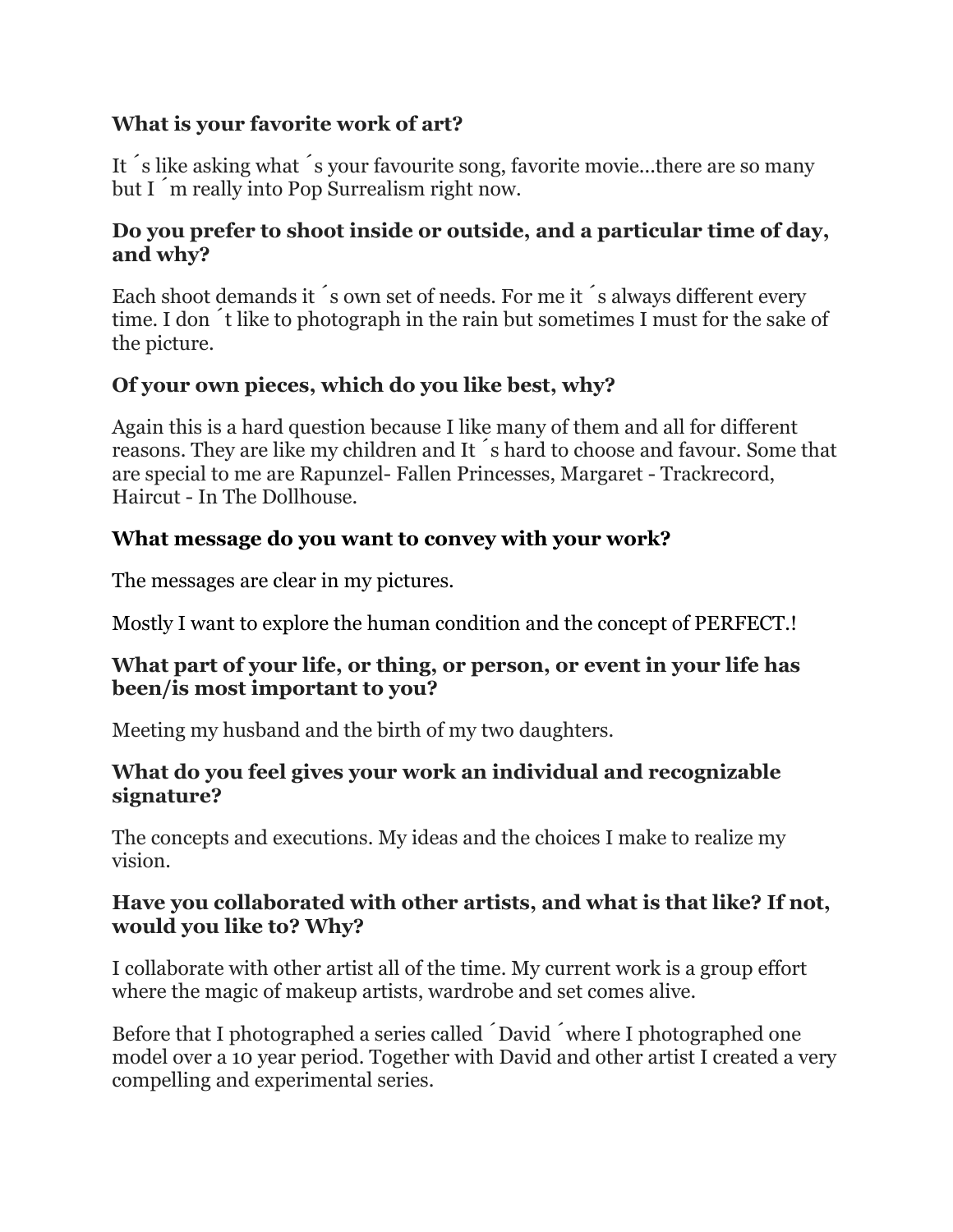## **Anything else at all that you would like to say about your work or anything at all.**

I am always trying to evolve personally and professionally. My next series is in the making and I ́m excited to premier it when it ́s finished.

 $\overline{\phantom{a}}$  , and the contract of the contract of the contract of the contract of the contract of the contract of the contract of the contract of the contract of the contract of the contract of the contract of the contrac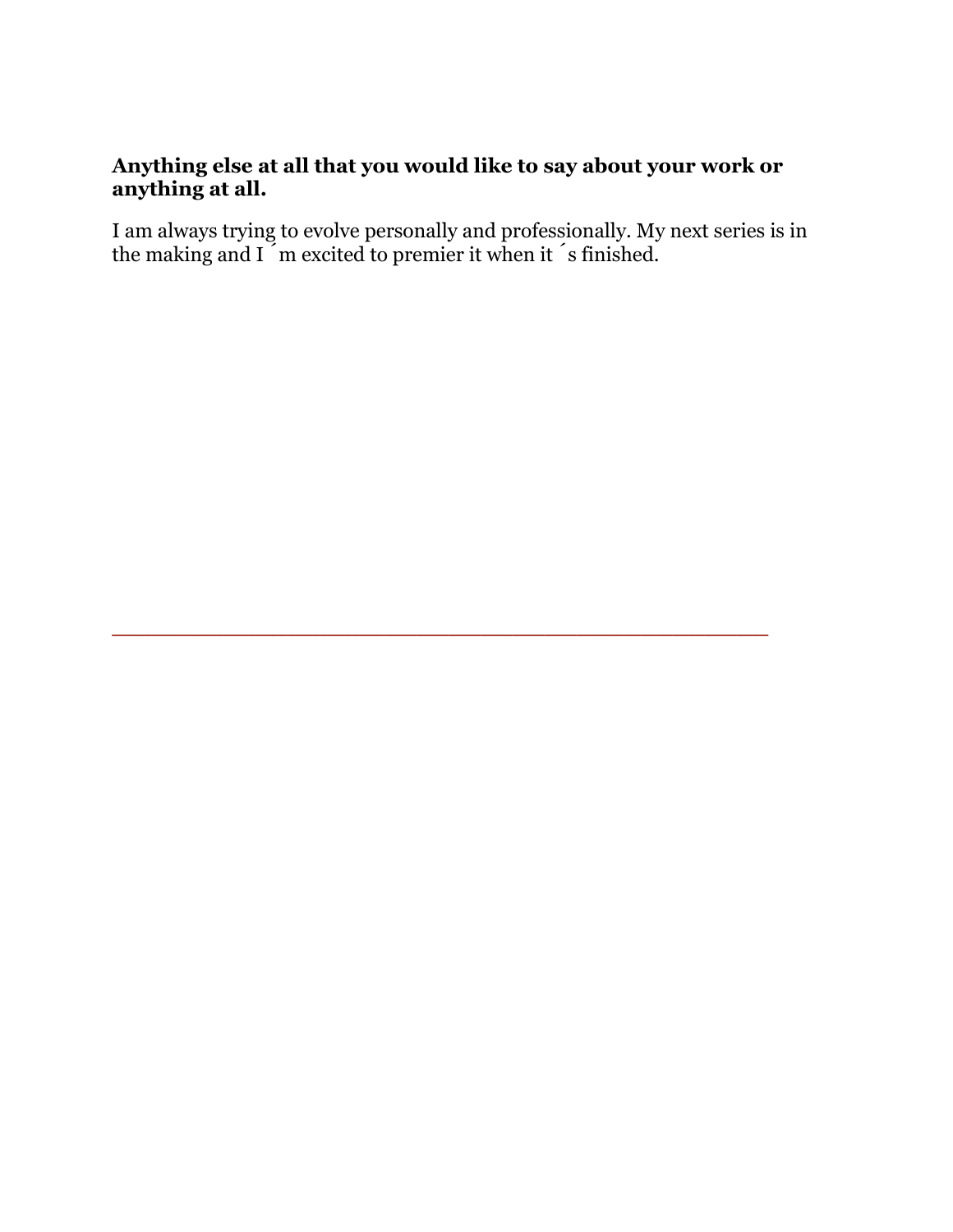#### KURIER AUSTRIA 2013

#### **What was the inspiration for the "Fallen Princesses"-series?**

The series debuted in 2009. Since then I have told the story thousands of times.! but I'll tell it once more.

It was 2007 and my oldest daughter Jordan, now 7, was 3 yrs old.

As I new mother I discovered the 'princess phenomena' as Jordan and her friends began to take interest in Fairy Tale Princesses specifically Disney characters. There is a huge market that revolves around this stage of a little girl's life and their first interaction with popular culture and branding.

At the same time my mother was diagnosed with breast Cancer. It was an emotional and blue period.

I began to image these Princesses as characters in a scene that takes place in modern times.

#### **Who are they in today's world?**

Now they've grown up and become real woman in a modern society. And the happily ever....just belongs in Fairytales.

#### **What is the message behind it?**

I truly believe that we are all products of our circumstance. I always remember that when I see unfortunate people. I think ....in another world, another time that could have been me.

#### **How was the reaction? Was there any controversy?**

Good art creates conversation and discussion so I'm really pleased that my work has sparked some controversy.

I did have a issue with the model release of the 'Prince' in the Sleeping Beauty image. I had to do some crafty work to resolve this issue. ITs a great story...in my book of course.

There have also been discussion groups on the web that go on for miles about Not so little Red. The issue revolves around how and if fast food has contributed to her obesity. Many overweight people argue that the two are not connected and battle it out to make their point. They claim that I'm stereotyping.

Jasmine was another much discussed piece. Some accused me of placing the Middle Eastern Princess as a terrorist. My intention was to display her strength and courage. She is a a warrior, fighting on the front lines, just as so many woman are today in Iraq. In general I'm interested in hearing what people have to say but I'm not taking anything personally.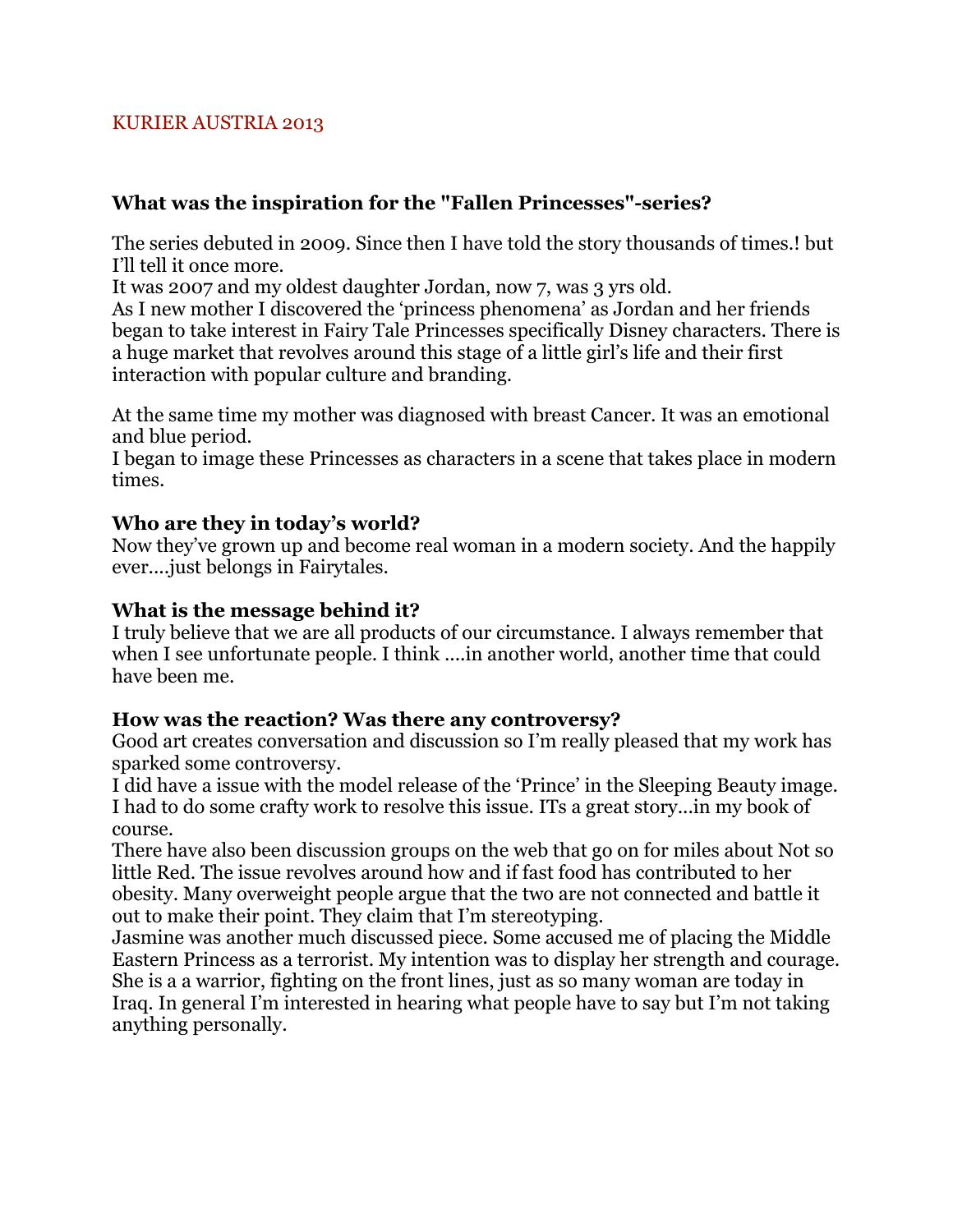#### **Did you get a call from Disney?**

Disney posted them on their site along with Annie's Disney series.! The pictures continue to find their way around the Internet for years. I was fine with it until there was some manipulation and suddenly Ariel was sushie...a cute idea but not mine.

#### **When did you start your career as a photographer? What's your history?**

I started photography at 23yrs; I was young and very eager. At the time I was surrounded by all kinds of artist; Musicians, actors , painters, photogs. I had a world of material to photograph. I set up a studio in my apartment and went for it. I worked part time at a photo supply store and in my spare time photographed anything and everything. I could get discounts at the store on equipment and processing so it really helped me out. At the beginning I thought that I wanted to be a photojournalist so I traveled to Gaza and the Westbank in hopes of getting some good material that would help me break in. I came back from the Middle East with some good images and a new prospective. I soon realized that the sometimes isolated and often dangerous world of photojournalism was not for me. I am a people person and really need my friends and family around me. I think that it was good for me to understand that early on in my career. Instead I began to pursue editorial and serial photography, which was more suited for me.

#### **One basic principle to live by:**

You have 1 life to live. Two decisions I regret: Both are too personal to divulge. Three things I believe in: My Family, My work, This incredible Universe we live in.

#### **Four things that are worth living for:**

My Family, My work, and the Unknown Five things that everyone should know about me: My kids are miracles. I've been with my husband Jonas for 20 YRS. I'm very sentimental but don't suffer fools easily. I love my friends. My career is just starting again after 20yrs....REBIRTH.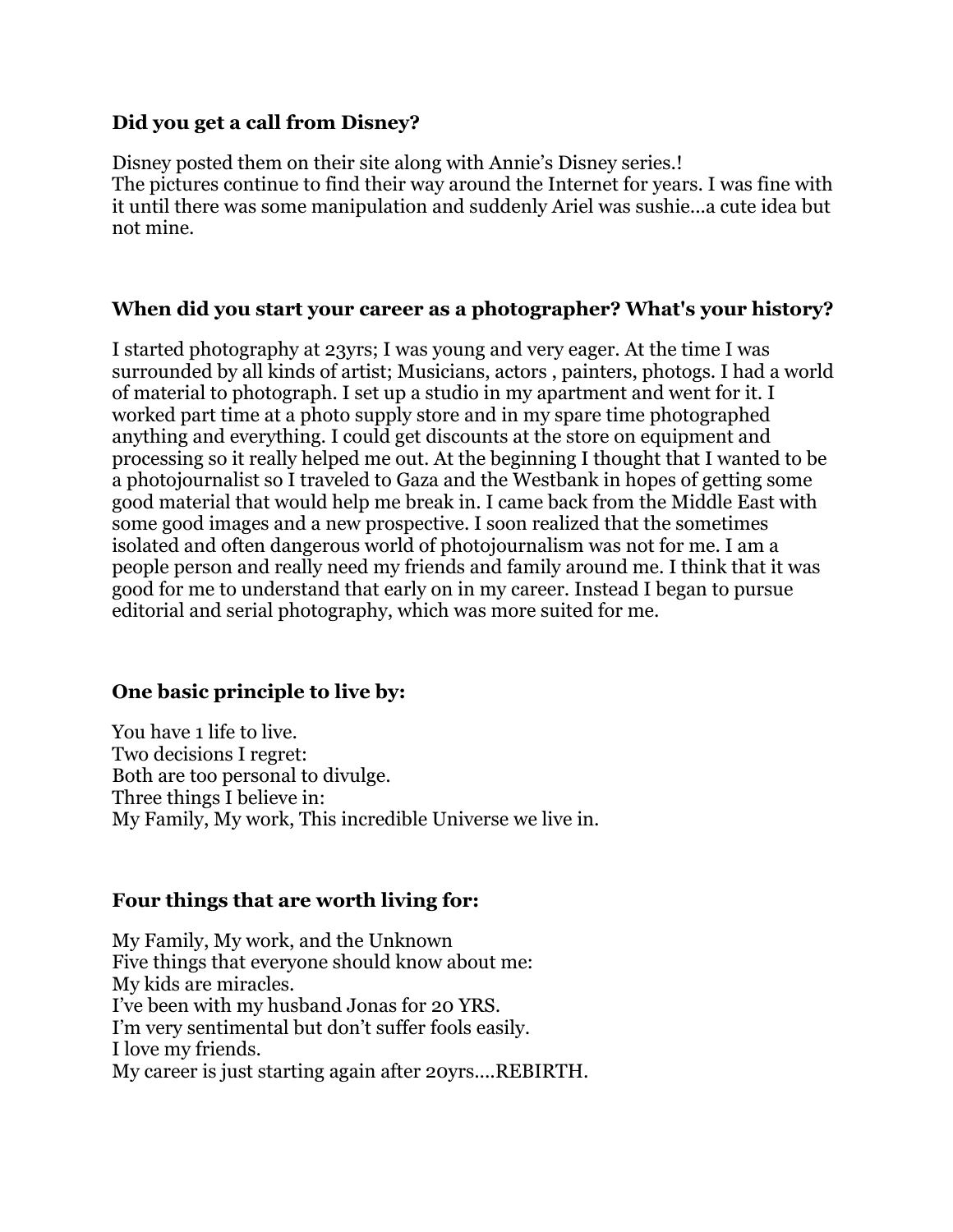# LE MONDE 2012

## **Can you tell me a bit about yourself?**

I live in Vancouver,B.C. with my husband Jonas and my two girls Jordan, 7 Zoe,3 and our dog Taco. I have been a professional photographer and Artist for 20 years, this year marks my 20th anniversary.

I am originally from Israel and immigrated to Canada when I was a young child.!

## **How did the idea for Fallen princesses came up? Why did you do it? What was the inspiration for it?**

Jordan, my daughter, was three at the time and was just starting to get into the 'Princess phase'. Princesses were everywhere and I too was getting introduced to them. ( I grew up in Israel in the early 70's , and was not exposed to Disney at all ).

Just around the same time my mother was diagnosed with breast cancer. The two events collided and made me wonder what a Princesses would look like if she had to battle a disease, struggle financially or deal with aging. I began to imagine what could happen to the Princesses later in life and after the happily ever after. Naturally they would have to deal with challenges that all modern woman face.

My first idea was Rapunzel going through chemo and loosing her precious hair . I began to loosely sketch and came up with ideas for the rest of the images. With a very limited budget and a lot of volunteer help, I shot the series over two years.

## **When did you finish Fallen Princesses? (the year) How long did it take you to do it?**

I started the project in 2007 and completed it in 2009. Each piece took several months to collect or make the costumes, cast and find the perfect location.

## **Can you tell me a bit about the process/ production of the shoots?**

I began to do some research which lead to my fascination with the origins of Fairy tales. I explored the original brothers Grimm's, Hans Christian Andersen stories and found that they have very dark and sometimes gruesome aspects, not always concluded by a happy ending. Disney of course made some changes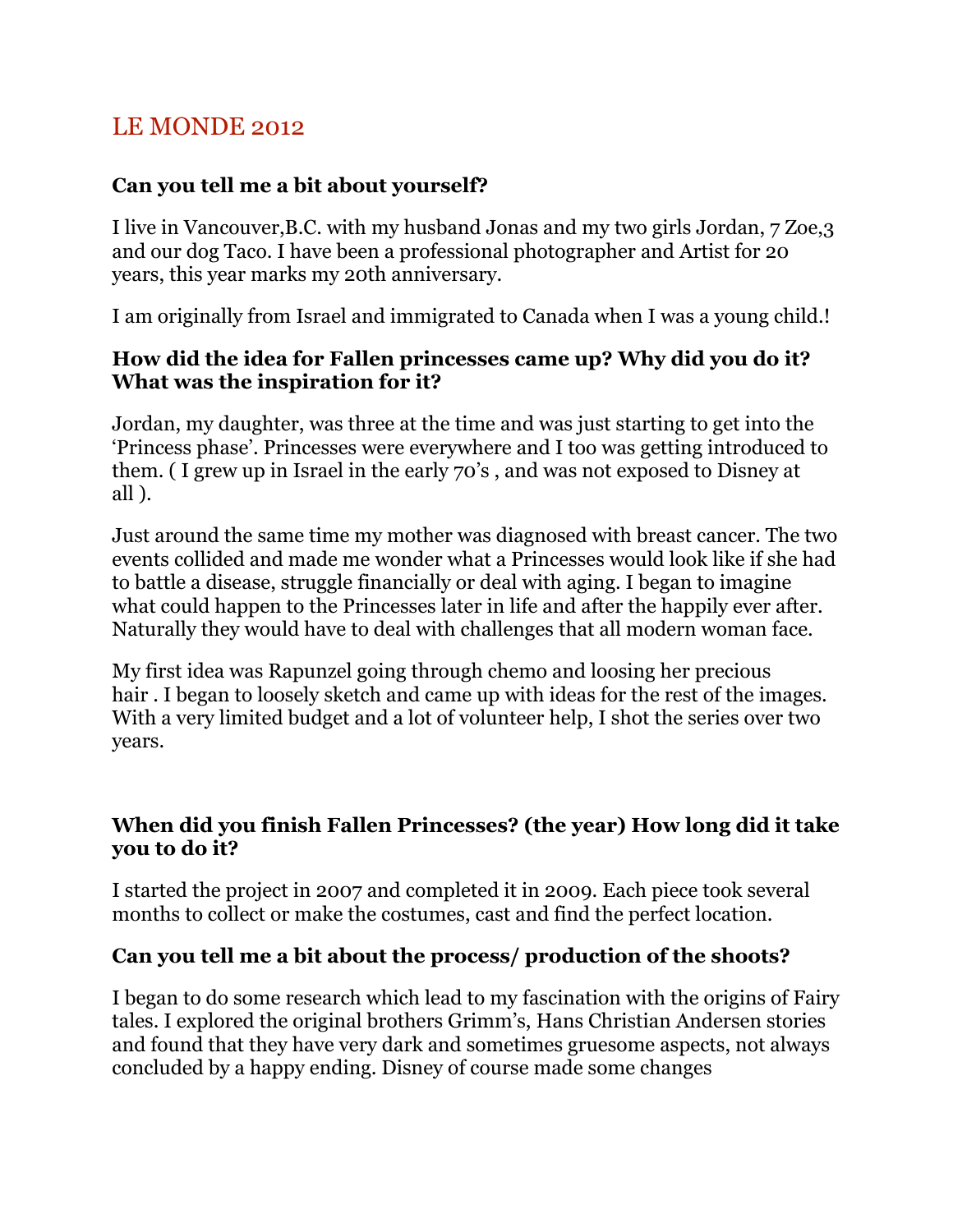and created the happy ending. I began to imagine Disney's perfect Princesses juxtaposed with real issues that were affecting women around me, such as illness, addiction and self-image issues. ....I dreamt up different stories for each Princess and voila a series began.

I found the Princesses in all sorts of places, mostly in Vancouver. I met Snow White at a wedding, Cinderella was a hostess at a restaurant, Red was a clerk at a lingerie store, Rapunzel and Pea were models, Belle is an actress and a friend. Jasmine was cast through Craig's list and shot in L.A. I met Ariel at a fashion show and Beauty was also cast from Craig's list. Some took me a long time to find and others just appeared out of the blue. They were brought to life by Vicky Chan, who brilliantly did the makeup, hair and styling.

## **What is the message behind Fallen Princesses?**

My Fallen Princesses series was born out of deep personal pain, when I raged against the "happily ever after" motif we are spoon fed since childhood. The series created metaphor out of the myths of fairy tales, forcing the viewer to contemplate real life: failed dreams, pollution and ocean degradation, war, obesity, the extinction of indigenous cultures, cancer and the fallacy of chasing eternal youth. By embracing the textures and colours created by Walt Disney, which built a multi-billion dollar empire exploiting these fairy tales, Fallen Princesses exposed the consumerism that has negated the morality of these ancient parables. It also begged the question, "how do we define the concept of 'good' and how do we live a 'good' life?"

## **Is it a critic about what Disney makes us believe? Do you believe childhood is an adult fraud? Do you think the "happily ever after" message Disney are sending to us as kids is a good thing or not?**

Childhood should be free of adult responsibilities. It should be a time to run free, role play and explore. However parents do have the responsibility of preparing their children for the real world.

In order to explain why nobody lives happily ever after, neither in fairy tales nor in real life, and why nobody should invest their time and energy believing in a "happily ever after" realm, This is not to say that we cannot be happy in our lives. Rather, I should like to suggest that the fairy-tale notion about happiness must be radically turned on its head if we are to glimpse the myths of happiness

perpetuated by the canonical fairy tales and culture industry and to determine what happiness means.!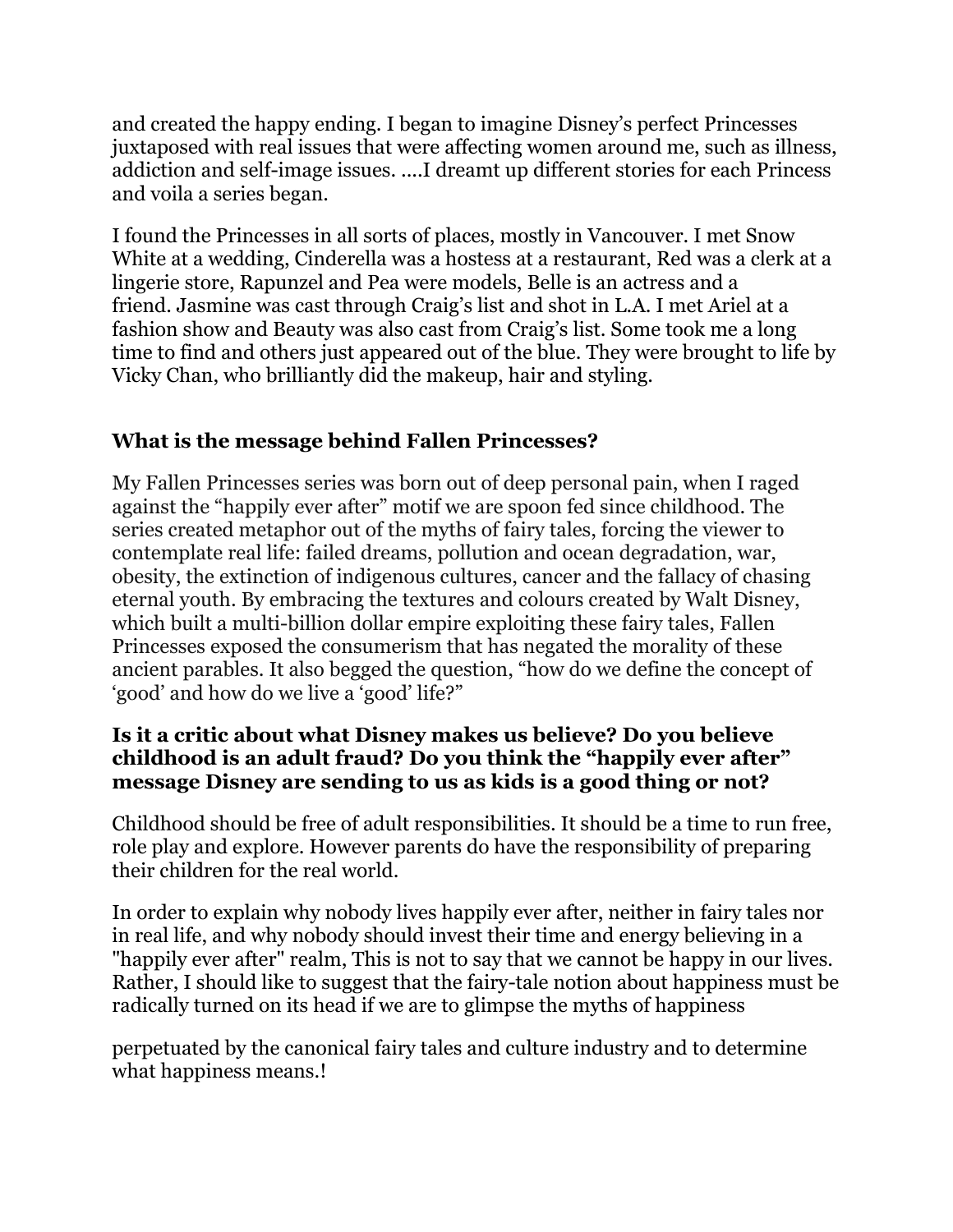#### **What does Disney mean to you?**

I think that there is nothing wrong with a happy ending in general. Its just that with Disney Fairy tale interpretations that always happens because of the heroics of a handsome Prince. This message is sexist and misleading to the young minds of little girls. The truth is that fairy tales were written as gruesome stories with strong messages. \_ They were not always intended for young children. The problem is that some kids don't have good parenting to back up these fantasy endings and later find reality too disappointing.!

## **Are you a fallen princess?**

I was always a hard worker and got my first job at 13 years. I saved up for anything that I wanted and realized the value of money at a young age. By the age of 18 I was living on my own and supporting myself. My parents helped me out with some photography equipment at the beginning but the rest I managed on my own. I am definitely not a Princess and I haven't been disappointed by life because my expectations were never out of reach. I made goals for myself and slowly worked towards achieving them. I still do. I am a fierce realist and try to have a positive outlook on life and humanity in general.!

#### **Did you ever have any problems with Disney? Did they ever contact you regarding your work?**

No not at all. They actually put my work up on their web site...next to Annie Leiboviz's Disney photos.

\_\_\_\_\_\_\_\_\_\_\_\_\_\_\_\_\_\_\_\_\_\_\_\_\_\_\_\_\_\_\_\_\_\_\_\_\_\_\_\_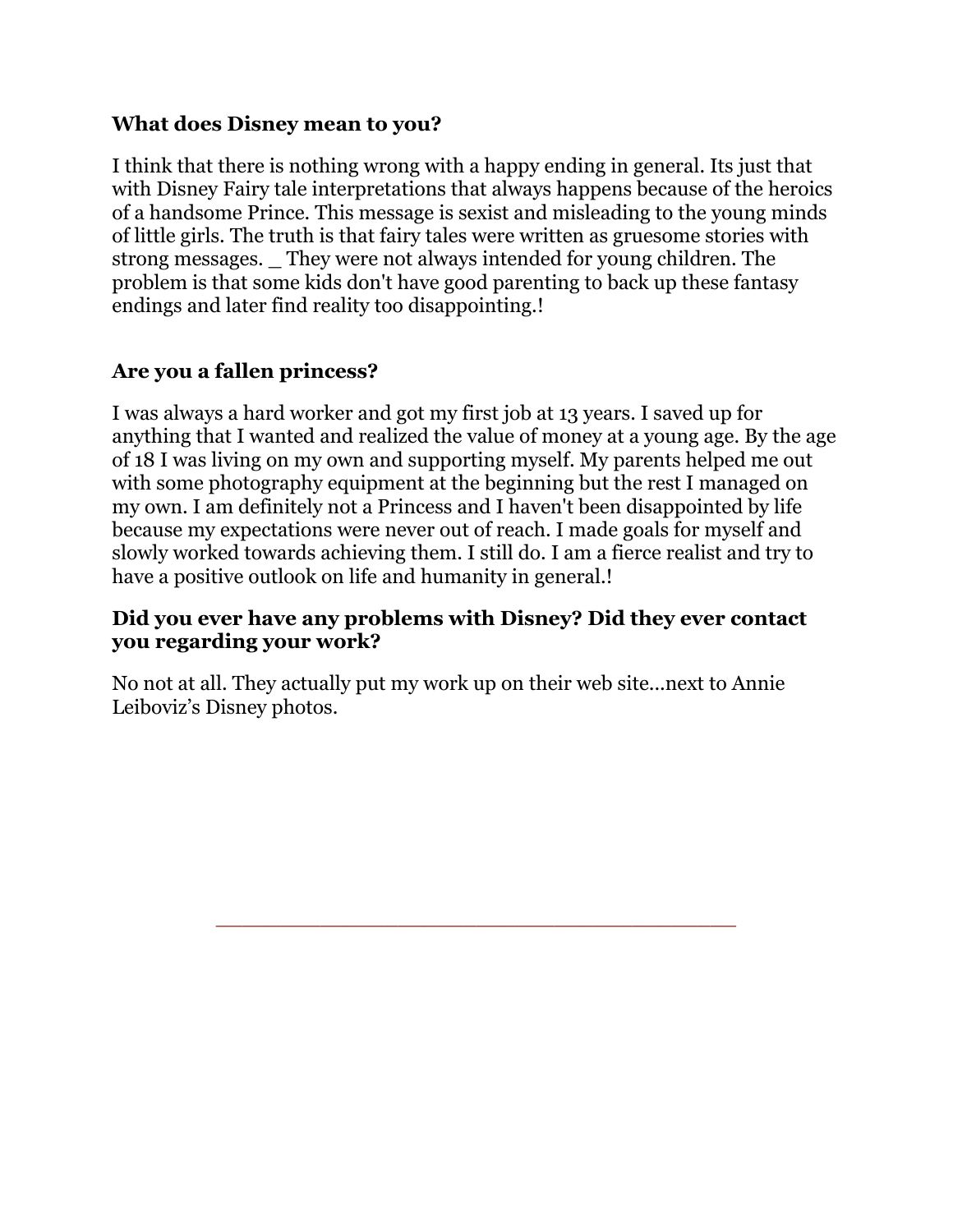# TIMES OF INDIA 2012

## **1. Who is Dina Goldstein? Tell me about your journey into photography.**

Dina is a wife, mother and artist. I was a photographer before being a wife and mother so I have a very strong bond to my profession. I began my journey as a young person traveling and photographing anything that caught my eye. I studied for a while and then jumped right into a career. I began working for a weekly newspaper and then went on to shoot for magazines. I also work on ad campaigns and anything interesting that comes my way. Now I'm mostly concentrated on my fine art work.!

## **2. What guides your creative output? Do you have a photography philosophy or mantra?**

Inspiration comes to me unexpected. Sometimes its viable and sometimes its rubbish. I usually sit with a concept for a few days and then decide if it's going to work. I am also limited with budgets because I fund everything on my own ...so I have to stay practical.

## **3. Do you ever reflect yourself in your work?**

I think that every artist is reflected in his or her work. In my case I'm making a social commentary within my photos. I'm expressing my opinions and fears.!

#### **4.Your work is all about strong visuals that provoke nostalgic emotions and the pursuit of our disillusioned dreams. Are you trying to distort or reinvent our perception of the childhood fairytales that we've all grown up on?**

I'm definitely not trying to reinvent our childhood fairytales...just to add a modern and relevant twist to the stories. In most of the fairytales we only follow the characters to their weddings. They have met their prince and now they ride off into the sunset and live 'happily ever after'. So what happens next?...does it stay perfect for long or does real life kick in?...I imagine what may happen next...of course with a brutally honest conclusion.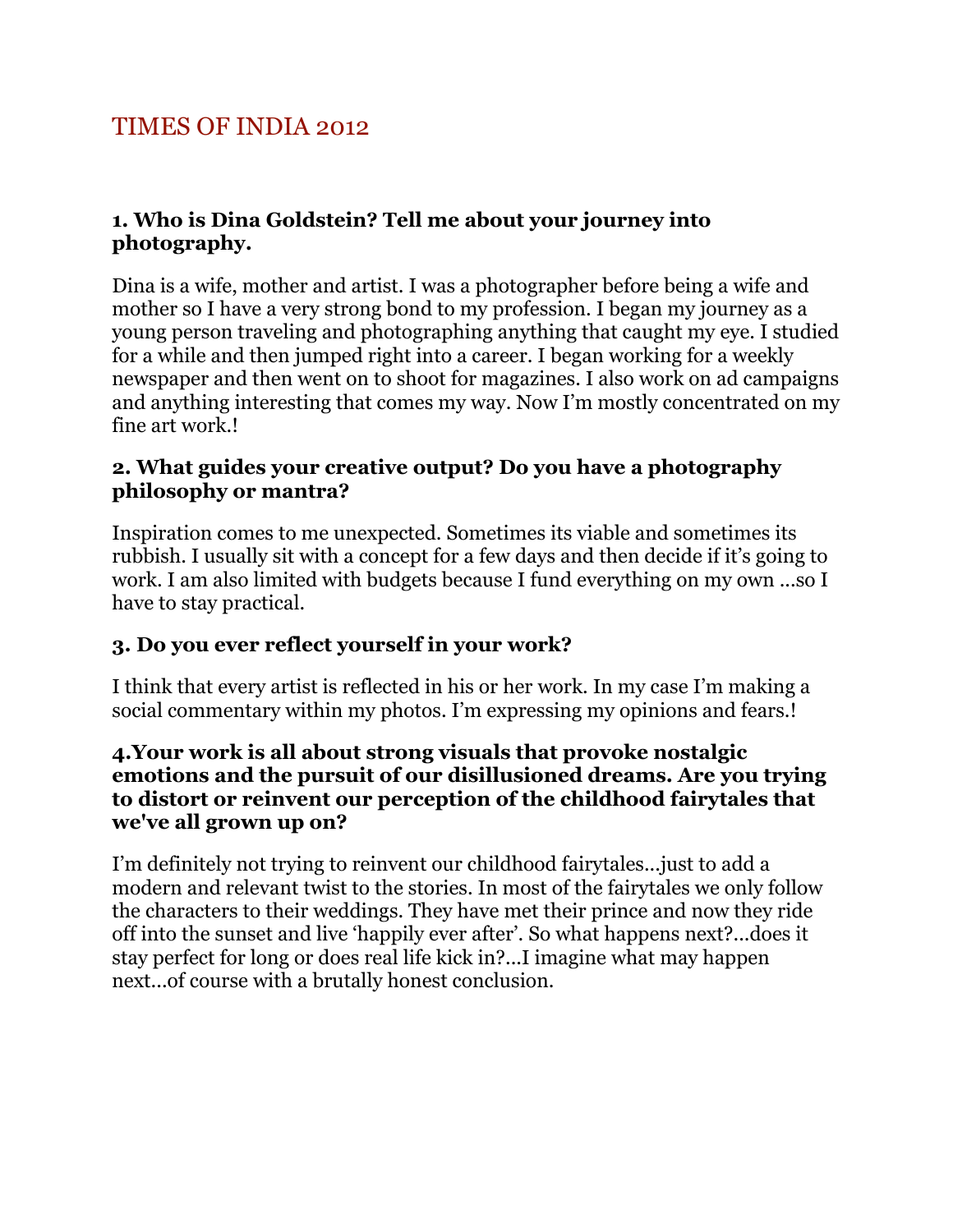#### **5. In the Middle East,although each childhood hast heir share comprised of Disney animations, there are also many other local cartoon characters more familiar and/or culturally relevant to a Pan-Arab audience. Do you think your work on "fallen princesses" is universally relevant, or speaks to a specific national/cultural audience?**

I know that my series is relatable by all nations because of the major international interest that I have enjoyed. India, China, Brazil, Australia, South Africa... The princesses are there to drive the point that life does not always end as expected...but I use them symbolically because they are popular and recognizable in many cultures. They represent a myth that those who are victimized will eventually find a happy ending. They are women facing a modern life with real problems.

### **6.What are some of the negative and positive criticisms you've received on this specific series of work?**

Most of the feedback has been positive and encouraging. Jasmine and Red Ridding hood have been the most controversial. With Jasmine some people interpreted her as being an Arab at war or even a terrorist. That was not my intension. She was simply portraying a strong female warrior on the front lines. She symbolizes female soldiers around the world. Red Ridding hood is carrying fast food in her basket. I had some criticism from obese people who felt that food was not the reason for their weight issues. My intention was that we live in a world where our time is limited and our feeding habits have changed. We sometimes have to turn to fast food, which is not always the healthy choice.!

## **7. What would you have done if you weren't a photographer?**

I'm a people person so I would have worked with people in some way or another. What else are you working on at the moment, and what do your fans have to look forward to?I'm trying to get another project underway ...but there is much planning and its taking longer then anticipated.

## **8. Is there anything I haven't asked that you would like to share with our readers or would like our readers to know about you?!**

Many students and assistants volunteered their time. The very talented Vicky Chan did all of the makeup and hair!

## [http://vickyleechan.com/](http://vickyleechan.com)!

Some of the costumes were custom made also from people that volunteered their services. This was a true creative effort done on a shoestring budget.!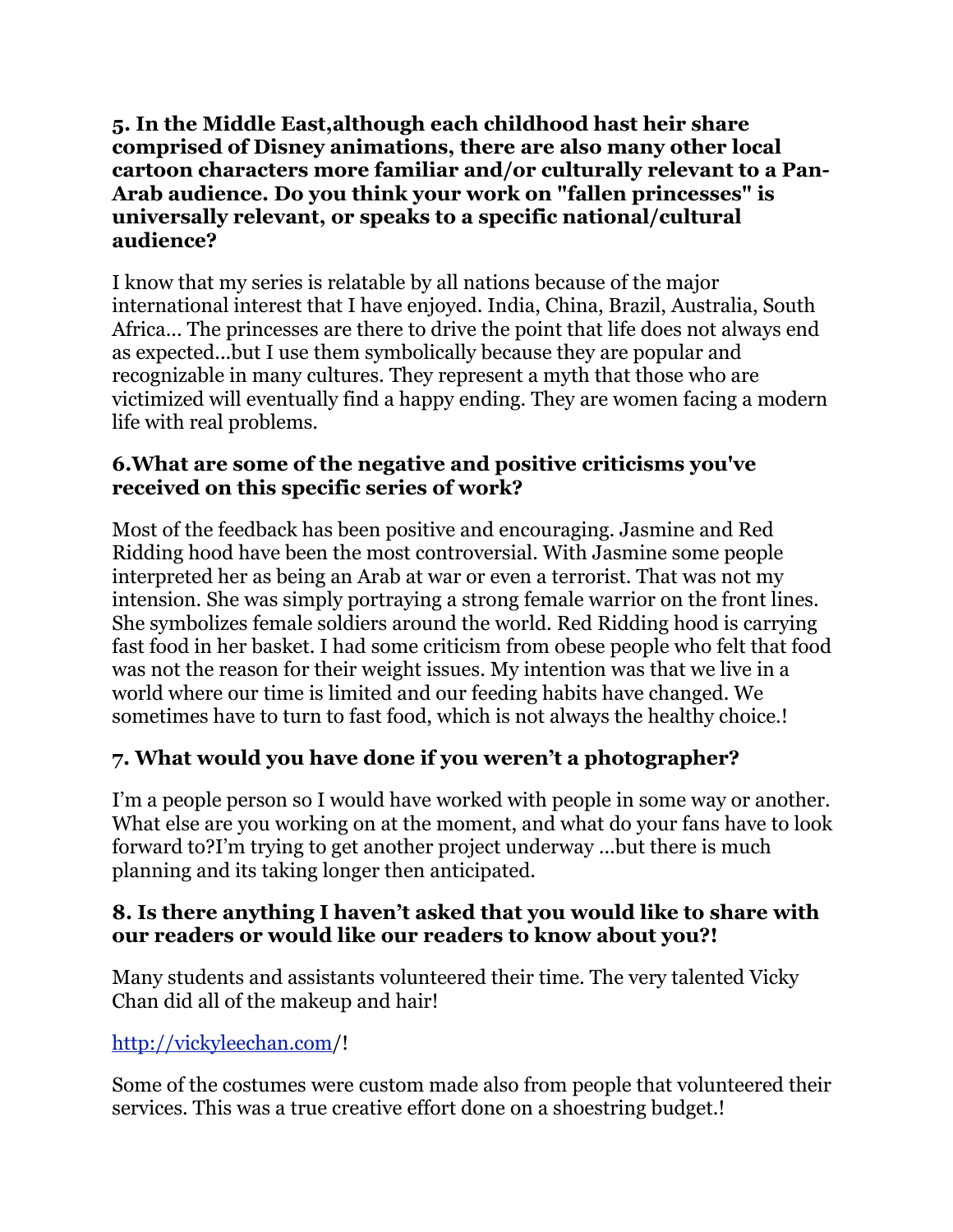# EL HERALDO 2012

#### **This project of yours went viral on the internet, was written about extensively, what was the reason of it's huge success?**

This was a big surprise for me. I posted the series on JPG magazine just to get some feedback from my peers. It was then taken and posted on several sites. From there it went viral and the response was overwhelming. I was inundated with letters and media requests.

I was touched with the personal notes written by all sorts of people telling me how my work affected them in a profound way.

Our world is full of images that are created by ad agencies. These images portray the perfect couple, perfect homes, perfect children etc...

I think that my images portray the truth about life and its complexities. That everyone deals with challenges and that although this earth is so full of beauty there is also darkness that enters our lives once in a while. Its good to recognize this and find the humor in it. ...even if it's Dark Humor.

#### **Can you tell me the awards that you won and the articles that experts in the field of Fairytale literature analyzed.**

I have won several awards and most recently I travelled to India on a residency from Arte Laguna in Italy.

Please see these essays written about my work by experts in the field of fairy tale literature.

#### **Aren't fairytales meant to be escape routine from reality?**

Real Fairytales are quite dark and often end up tragic. You must be referring to the Disney versions, which have been modified and twisted to include a happy ending.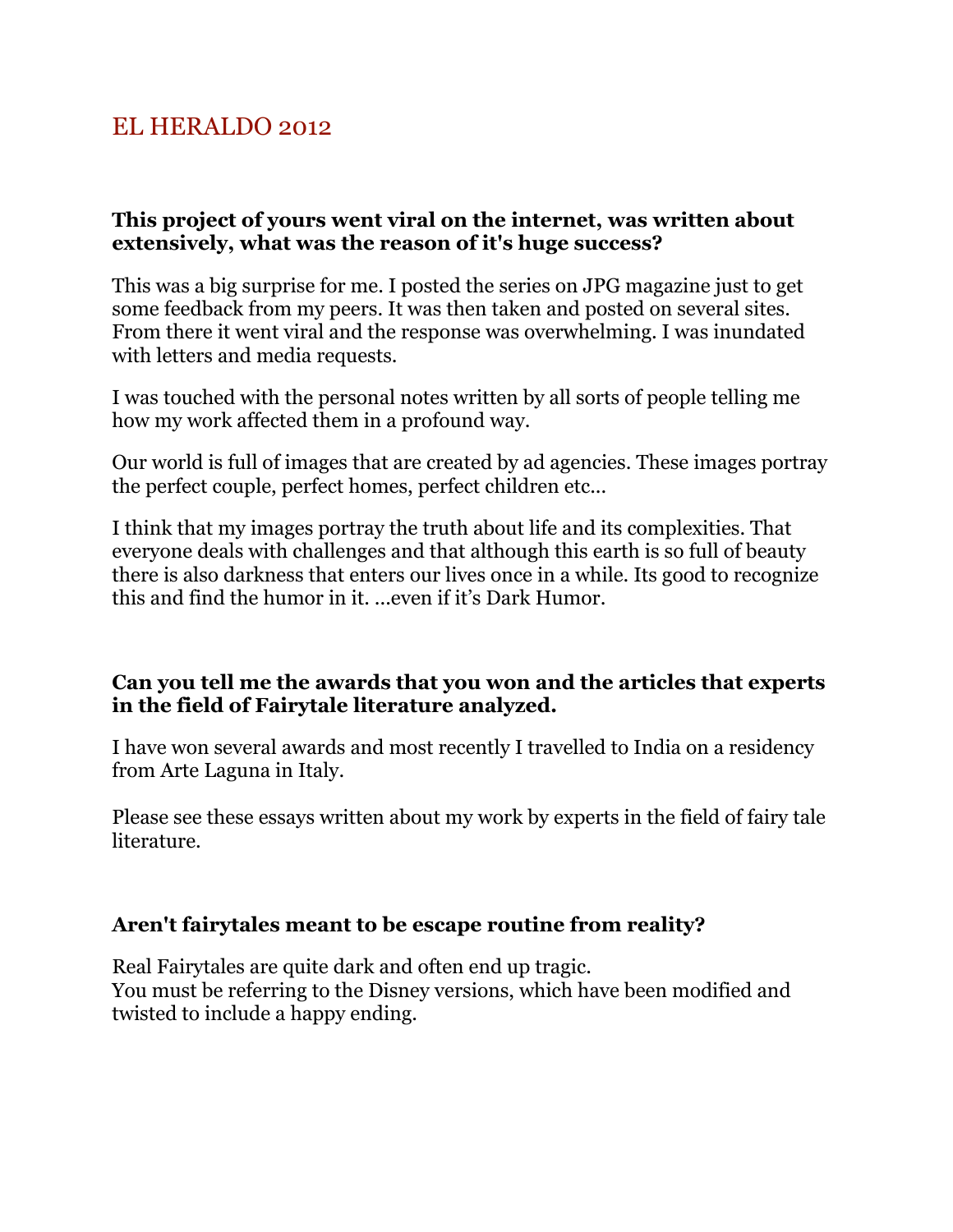# CARGOH 2010

#### **Tell us a little about your history as a photographer. Where did you get your start?!**

I started photography at 22yrs; I was young and very eager. At the time I was surrounded by all kinds of artist; Musicians, actors , painters, photogs. I had a world of material to photograph. I set up a studio in my apartment and went for it.! I worked part time at a photo supply store and in my spare time photographed anything and everything. I could get discounts at the store on equipment and processing so it really helped me out. At the beginning I thought that I wanted to be a photojournalist so I traveled to Gaza and the Westbank in hopes of getting some good material that would help me break in. I came back from the Middle East with some good images and a new prospective. I soon realized that the sometimes isolated and often dangerous world of photojournalism was not for me. I am a people person and really need my friends and family around me. I think that it was good for me to understand that early on in my career. Instead I began to pursue editorial photography, which was more suited for me.

#### 2. **How did you come up with the concept for Fallen Princesses? What was the inspiration for the series?!**

Jordan, my daughter, was three at the time and was just starting to get into the 'Princess phase'. Princesses were everywhere and I too was getting introduced to them. ( I grew up in Israel in the early 70's , and was not exposed to Disney at all ).

Just around the same time my mother was diagnosed with breast cancer. The two events collided and made me wonder what a Princesses would look like if she had to battle a disease, struggle financially or deal with aging. I began to imagine what could happen to the Princesses later in life and after the happily ever after. Naturally they would have to deal with challenges that all modern woman face.!

My first idea was Rapunzel going through chemo and loosing her precious hair . I began to loosely sketch and came up with ideas for the rest of the images. With a very limited budget and a lot of volunteer help, I shot the series over two years.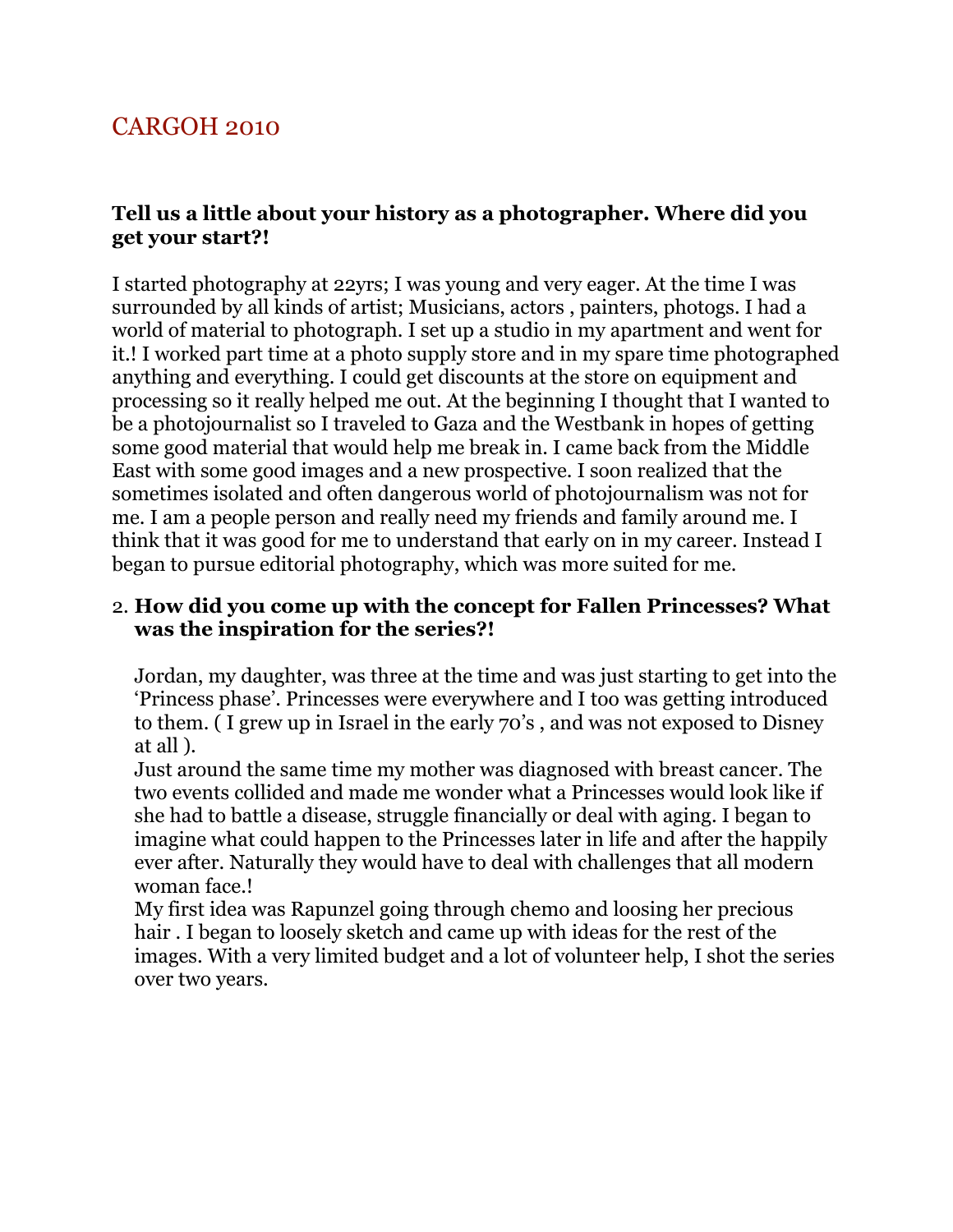#### 3. **What is the message behind the series? Show women that real life happens to everyone, even princesses?**

I am a fierce realist so I wanted the Princesses to be in real life situations with problems of their own. But now the series has developed a life of its own and there is so much discussion around each scenario. The interpretations are so individual and personal.

## 4. **How was the overall reaction? Did you ever get a call from Disney?**

I posted the pictures on JPG.com to get some feedback from my peers. Without my knowledge the series was posted on the web. I began to get so many emails and blog interview requests. Overnight the Princesses made their way around the world and went viral.

Disney posted them on their site along with Annie's Disney series.

The pictures continue to find their way around the Internet. I was fine with it until there was some manipulation and suddenly Ariel was sushie...a cute idea but not mine.

## 5.**Was there any controversy around any of the images?**

Good art creates conversation and discussion so I'm really pleased that my work has sparked some controversy. There have been discussion groups on the web that go on for miles about Not so little Red. The issue revolves around how and if fast food has contributed to her obesity. Many overweight people argue that the two are not connected and battle it out to make their point. They claim that I'm stereotyping.

Jasmine was another much discussed piece. Some accused me of placing the Middle Eastern Princess as a terrorist. My intention was to display her strength and courage. She is a warrior, fighting on the front lines, just as so many woman are today in the Middle East. In general I'm interested in hearing what people have to say but I'm not taking anything personally.

## 6. **How did you cast such perfect looking characters to play the various roles?**

I found the Princesses in all sorts of places, mostly in Vancouver. I met Snow White at a wedding, Cinderella was a hostess at a restaurant, Red was a clerk at a lingerie store, Rapunzel and Pea were models, Belle is an actress and a friend. Jasmine was cast through Craig's list and shot in L.A. I met Ariel at a fashion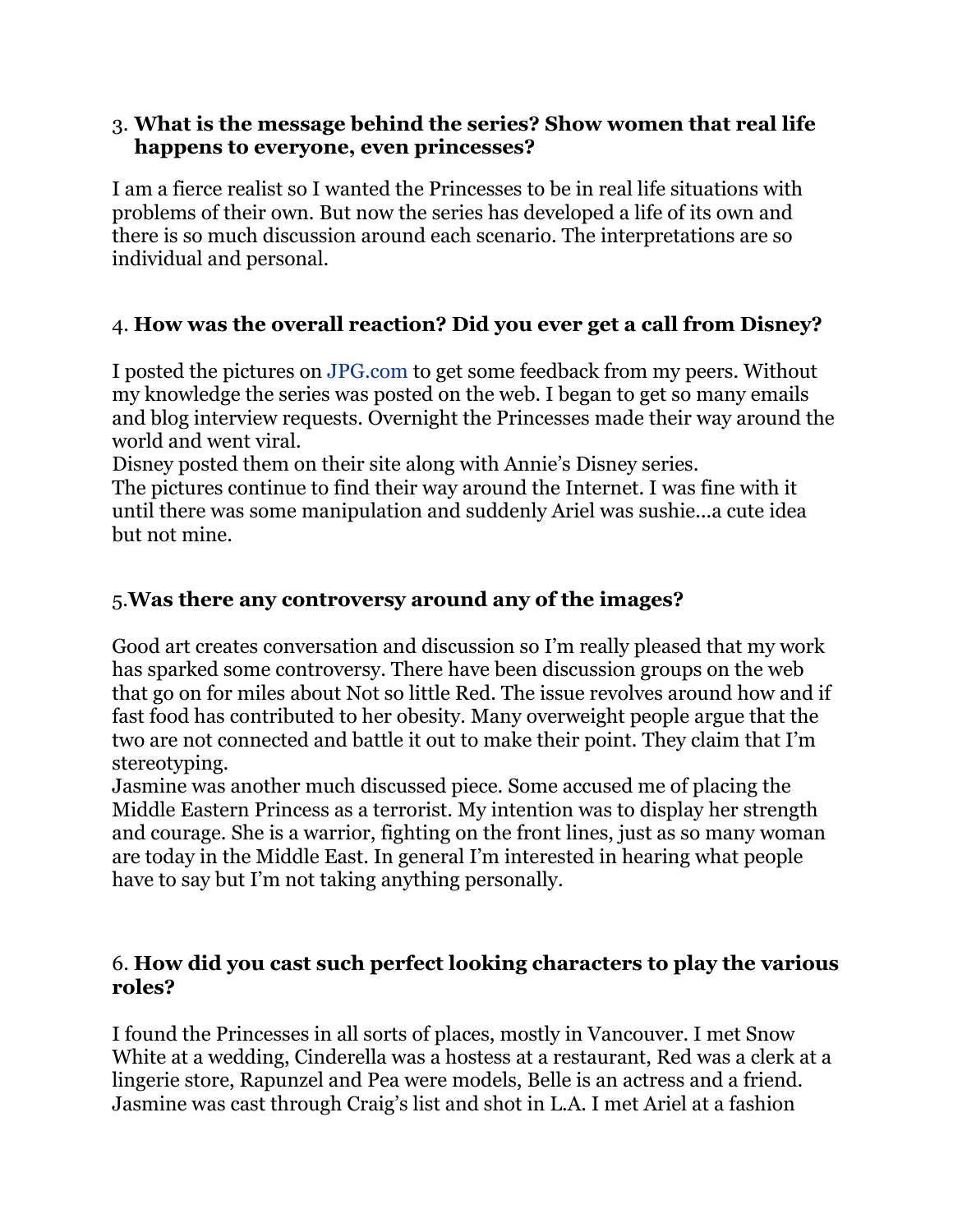show and Beauty was also cast from Craig's list. Some took me a long time to find and others just appeared out of the blue. They were brought to life by **Vicky Chan**, who brilliantly executed the makeup, hair and styling.!

## **7. Where did you shoot the images?**

I shot the images at various locations around Vancouver. I did a lot of scouting then I did a lot of begging, borrowing and bargaining.!

### 8. **At Cargoh, our community is made up of independent artists and designers. Any advice for a young creative getting started?**

I find that a lot of young aspiring artists today are passionate but lack work ethic. When I started out I worked a lot and didn't make much or any money. That went on for years.!

Now there are a lot of artists coming out of school and expecting to make the big bucks right away.!

I say pay your dues and don't charge too much right off the top. Get as much experience as possible and make your mistakes at the beginning without too much consequence. Work up to getting the prestigious jobs. !

## 10. **What next? We'd love to see more**

I'm in the production for my next series.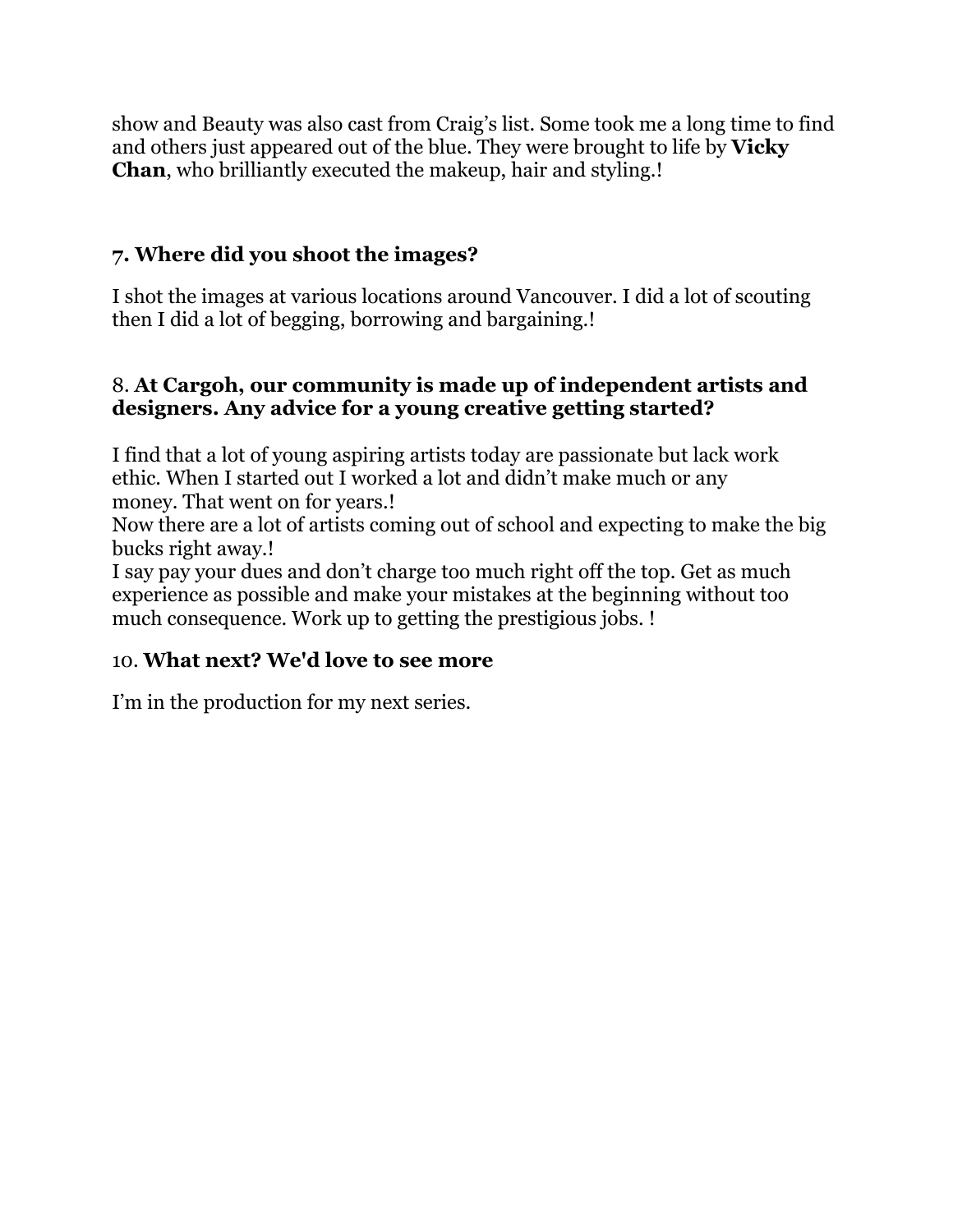# VENUS ZINE 2010

### **1. Full Name?**

Dina Goldstein (my married name is Quastel)!

### **2. Age?** 40ish

## **3. Current Location? Have you always lived here?**

Vancouver since a young age.

## **4. How did you start making art?**

I became my career at an early age...22 and have been working as a photographer ever since.

#### **5. What do you choose photography as your medium? How does it work to your advantage portraying your subjects over other mediums?**

I love to paint as well but my true passion is photography. I love the interaction between myself and the subject, the ever changing locations and themes.

## **6. What inspired you for the Fallen Princesses piece?**

Last year my mother was diagnosed with breast cancer. The news hit me very hard and I was a little depressed. This was exactly at the time that my 3 yr. old was exposed by her friends to Disney Princesses. We read books and watched movies which my daughter really loved...not necessarily because of the Princess characters but because of the intense stories and ugly witches. I started thinking that these Disney Princesses really didn't have to deal with issues like Cancer etc.. because ultimately there was a happily ever after and besides we really never followed their life past their youth. I began to do some research which lead to my fascination with the origins of Fairy tales. I explored the original brothers Grimm's, Hans Christian Andersen stories and found that they have very dark and sometimes gruesome aspects, not always concluded by a happy ending. Disney of course made some changes and created the happy ending. I began to imagine Disney's perfect Princesses juxtaposed with real issues that were affecting women around me, such as illness, addiction and self-image issues. ....I dreamt up different stories for each Princess and voila a series began.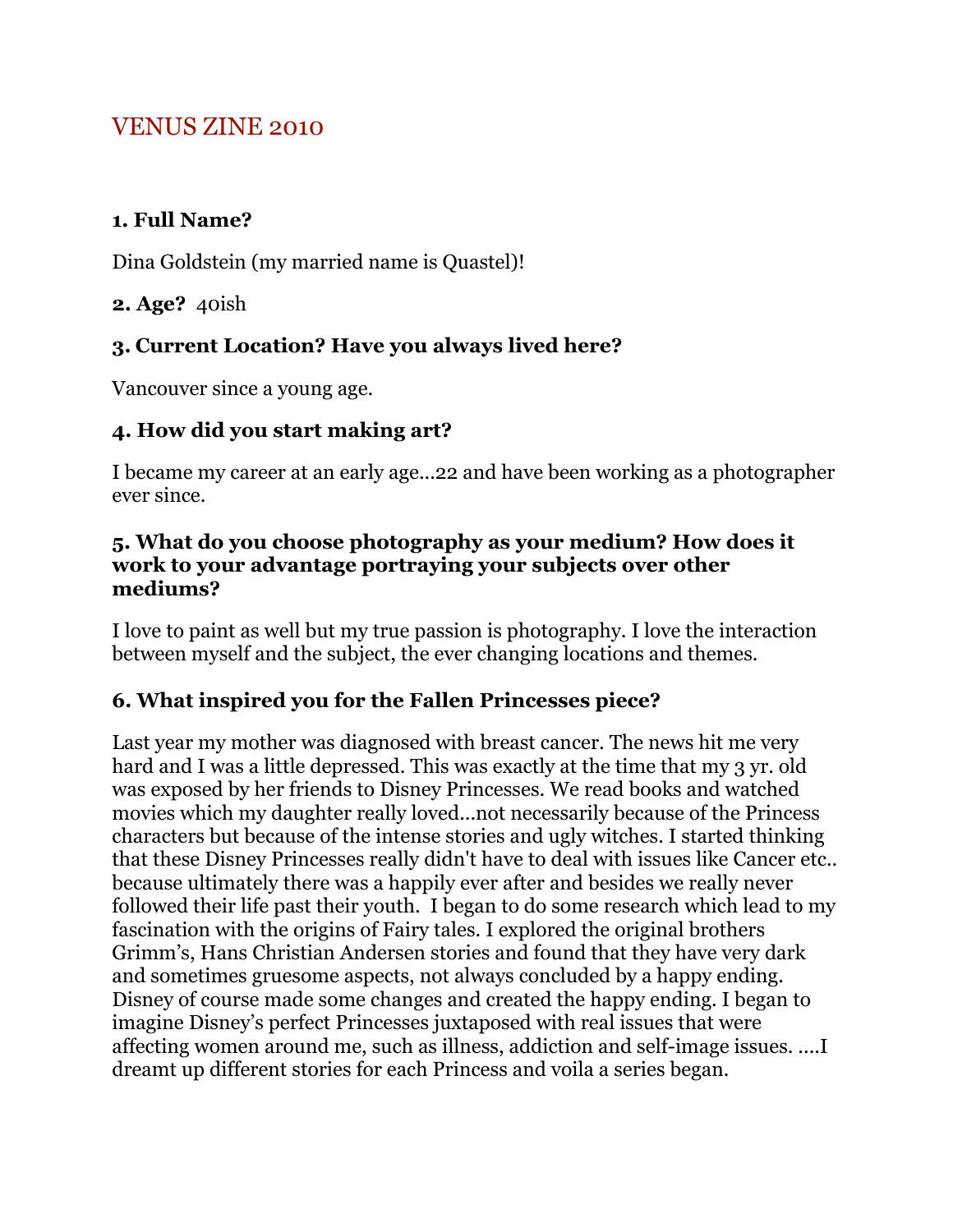## **8. Who is the intended audience for Fallen Princesses?**

Everyone and anyone who is inspired by art....and has a good sense of humor.

#### **9. Can you describe the meaning behind the Snow White piece and the Jasmine piece? Not only what they are about, but how did you select what you were going to put into the scene? What was the creative process like doing these pieces?**!

Snow White is about domestic bliss gone realistic. As anyone with children knows, life can get hectic and challenging. Snow White married the Prince, had many children with him and ended up in suburbia. Maybe the Prince lost the Kingdom (as Kingdoms do get conquered often) and now they cannot afford nannies and other domestic help. The Prince is a good guy but cannot help watching Polo on a Sunday afternoon...after-all he now works all week and is tiered by the weekend.

Jasmine finds her strength as she defends her country. This piece speaks to the current disarray taking place in the Middle

East. Like many woman today she is now in the front line, equal to men in combat.

## **10. Where will we be able to see your art? What galleries and when?**

I am currently being exhibited in a traveling show at the Mussee de la Femme. I do have gallery representation and that information can be found on my website.

## **11. What artists inspire you the most? What artists are your heros?**

Many artists and types of art inspire me. I love and respect all forms of arts and crafts.

I try not to be influenced by artists around me and sometimes wear blinders to maintain focus.

I just saw an exhibit of Classic Dutch painters ...The detail and attention to light was most inspiring.

Celebrated artists such as Rembrandt van Rijn, Frans Hals and Gerard Ter Borch created haunting portraits that capture in fine detail the lavish clothing, jewellery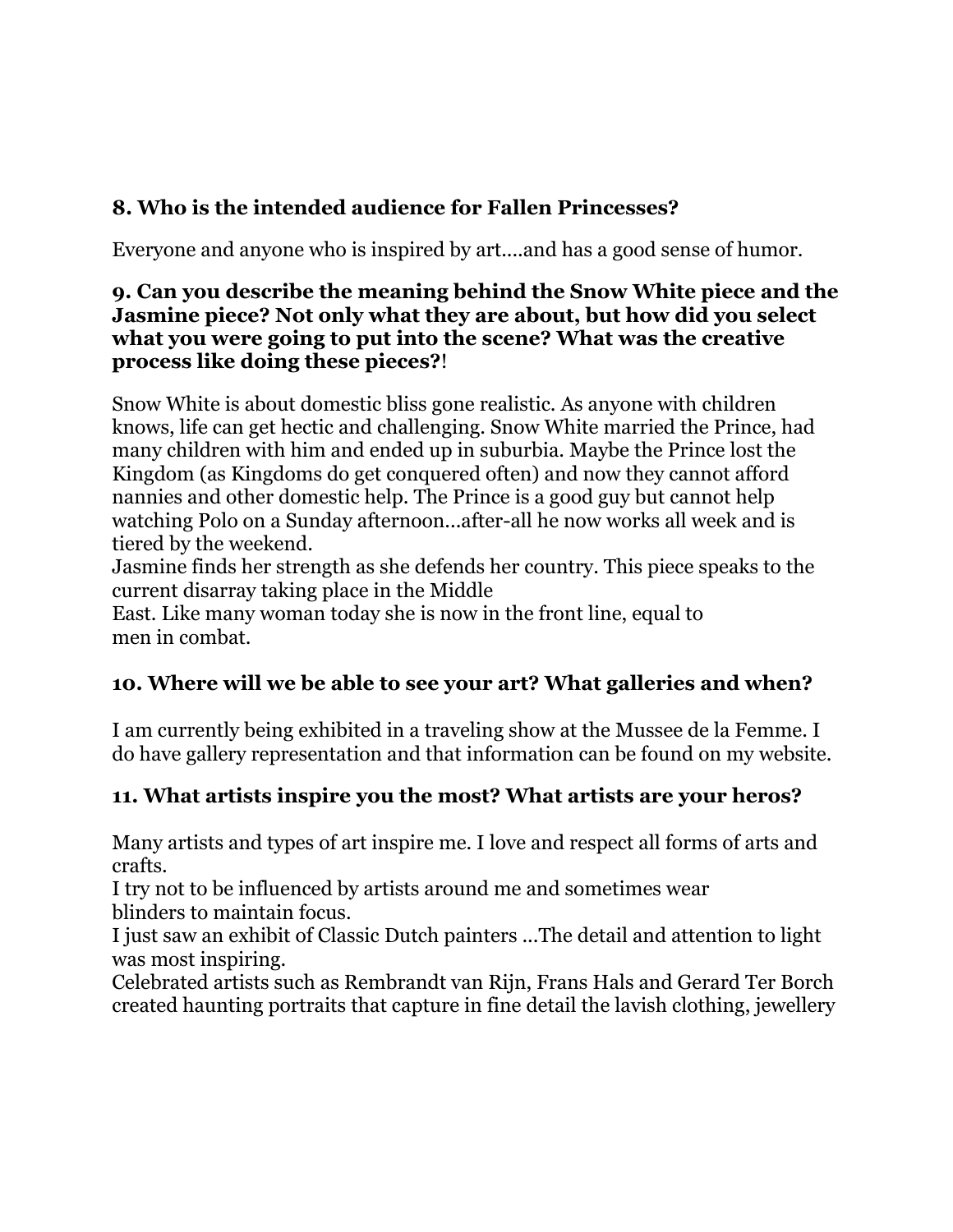and ornate interiors of their patrons. Artists Karel du Jardin, Adriaen van Ostade and Johannes Vermeer , Jan Steen and Pieter de Hooch created extremely detailed scenes of daily life including humorous scenes of children's games or peasants drinking and dancing.

I don't have any artist 'Heros' - Good artists that have succeeded commercially are just lucky...of course there are so many talented people out there that didn't get a break!

## **12. What people or things have inspired your artwork the most?**

I started out most inspired by Diane Arbus ,Margaret Bourke White, Dorthea Lang. Also many more Life photographers, as my first love is photojournalism and documentary photography.!

Today the challenge is to be original, as mostly everything has been done! I'm involved in a few photo communities on line and am always on the lookout for people working on original projects.

## **13. What would you like people to take away after viewing Fallen Princesses?**

Its important to recognize that I mean no harm to Disney and its Princesses. They are lovely and cheerful. In my scenarios they are symbols of fantasy placed in my vision of a dark reality.

## **14. What was the hardest part about creating the Fallen Princesses series?**

Lack of money, lack of time.

## 15. **What do you hate the most about the art world?**

Value is often determined for all the wrong reasons.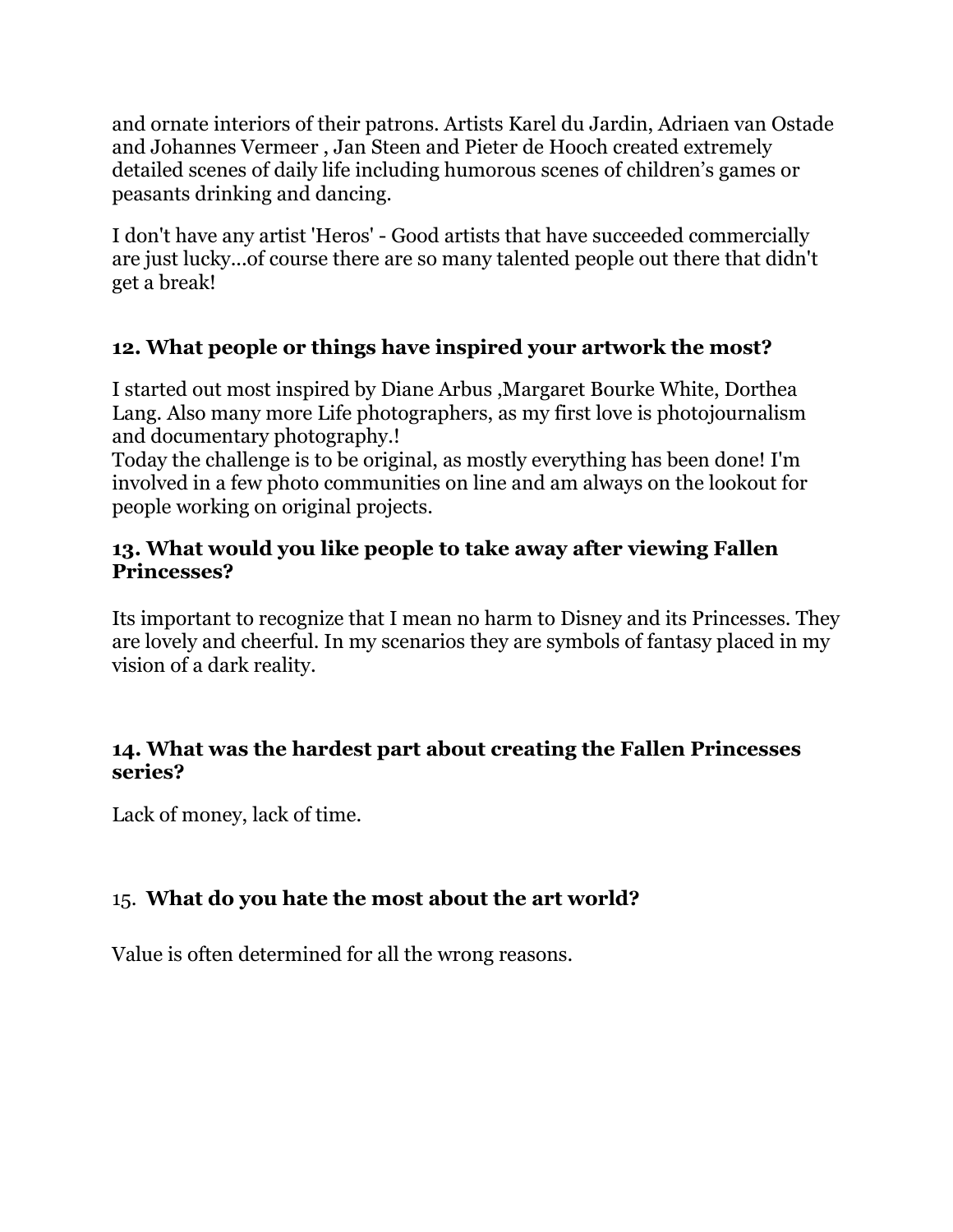# NERDSOCIETY 2009

#### **1) You mentioned that you weren't too familiar with Disney fairy tales! while growing up. It was 3 year old kids (your kids?) that introduced you to it. What was your first reaction when you found out about the "happy ending" formula to Disney stories?**

I think that there is nothing wrong with a happy ending. Its just that with Disney that always happens because of the heroics of a handsome Prince. This message is sexist and misleading to the young minds of little girls. The truth is that fairy tales were written as gruesome stories with strong messages. \_ They were not always intended for young children. The problem is that some kids don't have good parenting to back up these fantasy endings and later find reality too disappointing.

## **2) For the "Fallen Princesses" series, how did you to come up with the idea?**

I came up with the series when right after my mother was diagnosed with breast Cancer. At the same time my daughter was 3 and just getting into the Princesses. She would play with her friends, dress up and watch the movies.! I began to wonder what it would be like for those Princesses if they got sick, lost their money, lost their prince etc..

#### **3) Once you got the idea, how long did the process take from beginning to end? Can you inform us what process you took in(hiring models, finding locations, post process)?**

It took me about a two years to complete the series. I got pregnant and sick at #7 so the last three were made a little later.

I first conceive the idea but playing with 'what if?'... What would happen to Snow White after the Prince carried her away. What if they lost the kingdom and had to lead a normal life?. What if the PRince lost his job and Snow White had no help with kids? What if they had to live in suburbia?

I then have to find the perfect person to play the part. Get the costumes perfect and work on locations and props.

Post really depends on what has to be added to make the concept work.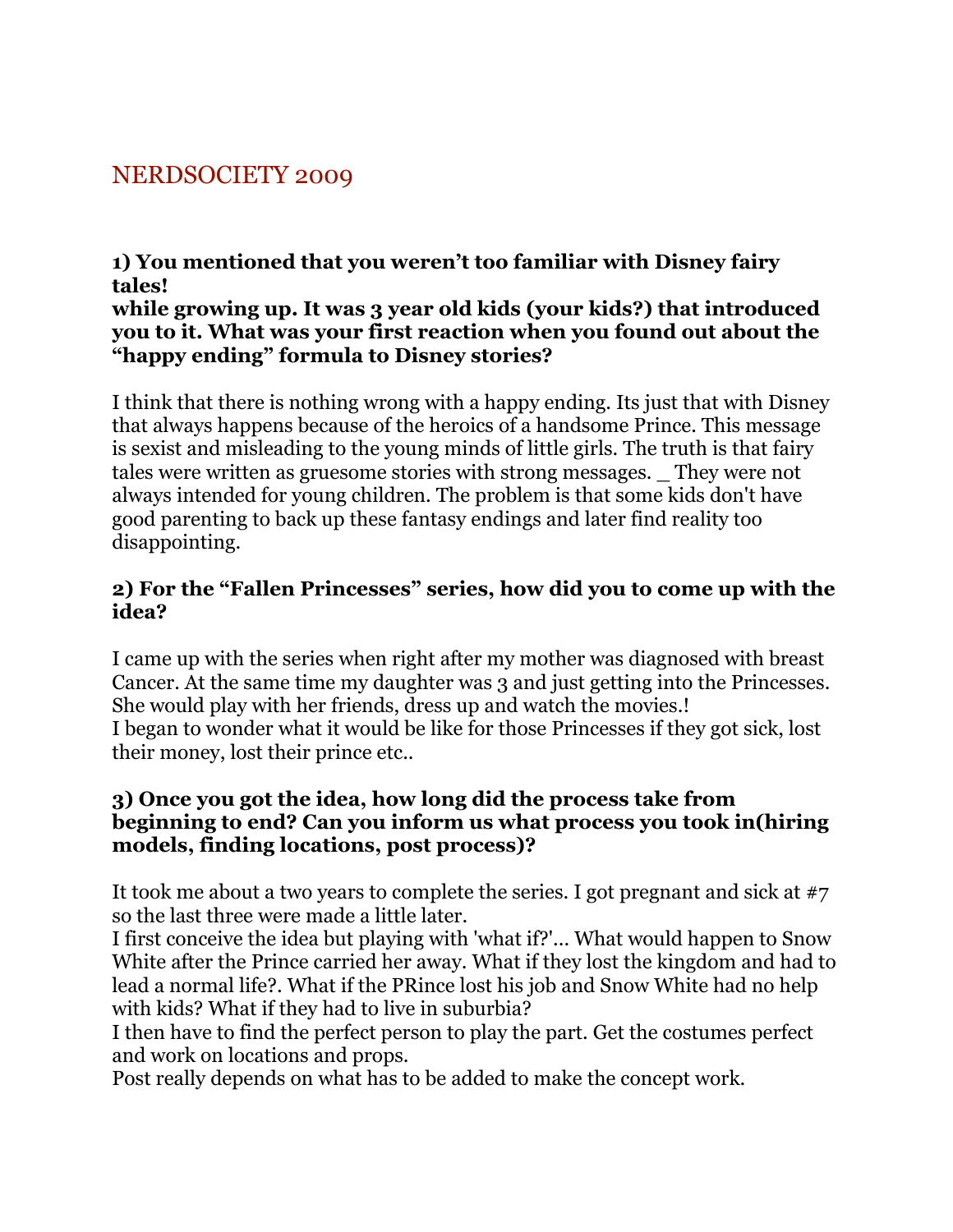#### **4) When I first saw the pictures, it made me laugh. But when I analyzed itseveral more times, there's social commentary behind it. What did you want the viewers to get out of it?**

Every one of them has a strong social message but with a touch of humor..so you were right to giggle. I'm finding that there are many interpretations of my work and that's fine. Art is meant to elicit discussion and debate.! I have learned not to take the radical opinions to heart...as I have read so many comments on web sites around the world. When someone assumes that I made Jasmine into a terrorist...I try to reply and explain my real intension...but I can't do this for every one.

#### **6) My favorite one is Ariel in the aquarium because it shows how superficial society can be. Which one is your favorite and why?**

Rapunzel is my favourite. It is the reason that I began the project and my first conception. I think its the most emotionally provoking image in the series.

### **7) You've been getting plenty of praises for the project, what are the most memorable comments you've gotten?**

I've received so many letters and emails. The ones that I remember most are not the ones praising my work but the ones that have touched people in a very personal way.!

The mother who feels overwhelmed with life, the woman who just got home from Chemo, the many parents with children obsessed with Princesses.

## **8) Have your kids seen the pics and what did they think of it?**

Both my daughters have seen the series. Jordan is 8 and Zoe is 4.! They enjoy recognizing their favorite characters in my work. !

They don't grasp the whole concept or the messages behind the work.! They are not sophisticated enough right now...but one day....

## **9) What's your favorite Disney movie?**

I like them all!...but Snow White is up there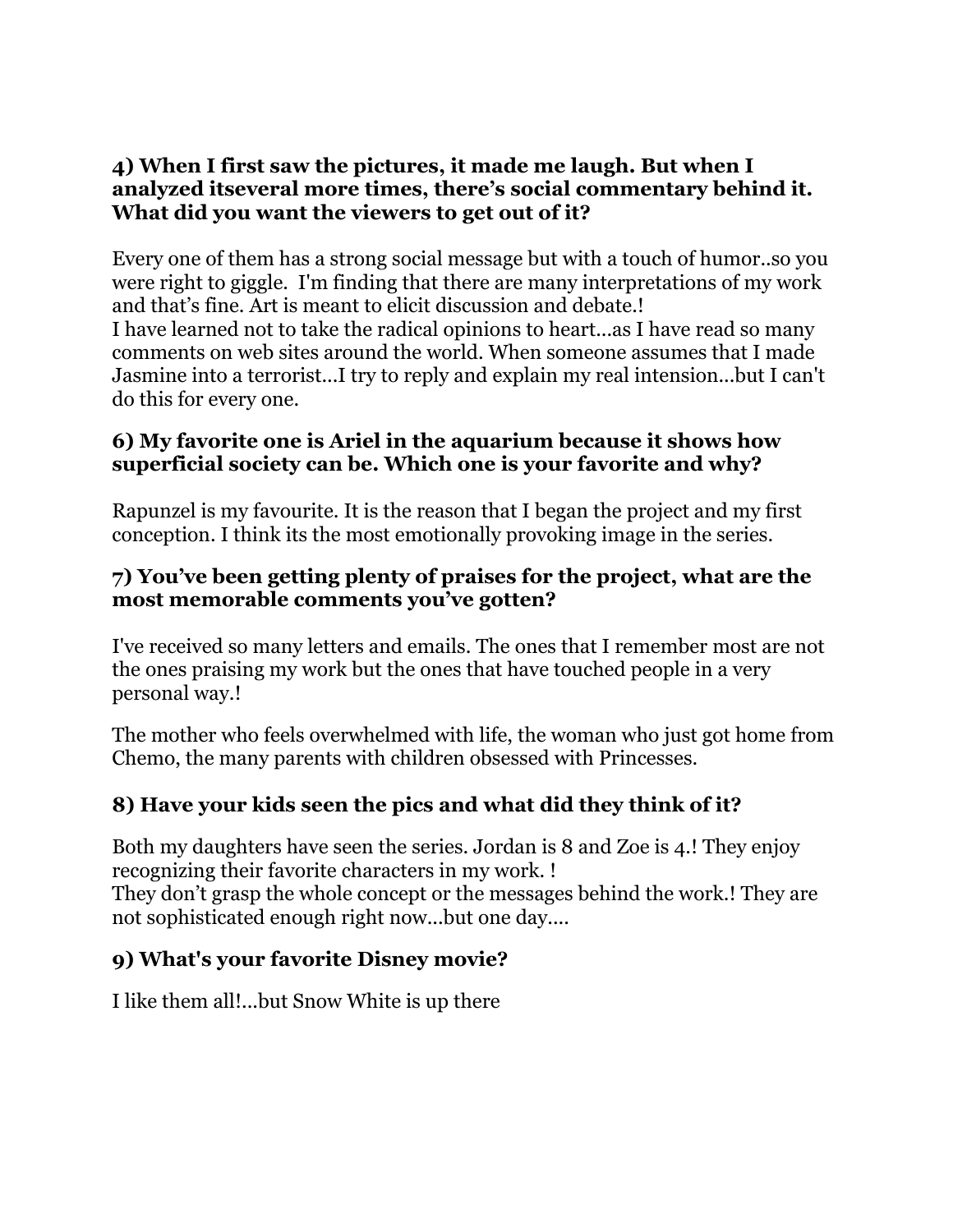# BETHANY K. - STUDENT INTERVIEW 2010

## **1. What do you believe the definition of a 'fairytale' is?**

A fairytale is a story based on an imaginary tale combined with old truths. Throughout time it changes and acquires elements that come from what is modern at the time.

#### **2. Do you believe that Disney Princesses are good role models for younger generations growing up? why/why not?**

They usually get fascinated with the princesses at a young age (3-5). At this age they are not grasping the underlined story of the Disneyfied fairytale or the hidden lessons that it attempts to relay. They are captivated by the characters who always start out destitute and find a happy ending. Unfortunately the princesses are always saved by a male hero who sweeps them away to their happily ever after. Are these woman good role models for modern woman? I don't think so. Are all young girls going to grow up and assume that they have nothing to worry about because at some point a Prince will sweep them away to happiness? Probably not. It all depends on the parenting that accompanies these external influences. In a modern society most woman are carving out their own living and men are getting comfortable with that. The Disney fairytale might see itself dated and not relevant to a more sophisticated youth.

## **3. As a mother, would you encourage your own children to use Disney's Princesses as inspirations and models for their future hopes and dreams?**

I would not deprive my girls of watching the Disney shows or even buying their merchandise.I'm confident that they would never find inspiration in the Disney Princesses at all. They live in a household where their parents split everything 50/50. They are not spoiled and are taught that good things don't fall from the sky. They understand that the Princesses are made up characters that live in a made up land. I'm pretty confident that my girls won't end up marrying a Prince.

## **4. Do you believe your upbringing in Israel during the 70's without Disney and the strong ideals that are associated with their fairytales, affected your goals and aspirations in life?**

**(e.g. were you growing up wanting your 'perfect' prince and a 'perfect' life or were these not even thoughts for you as a young girl?)**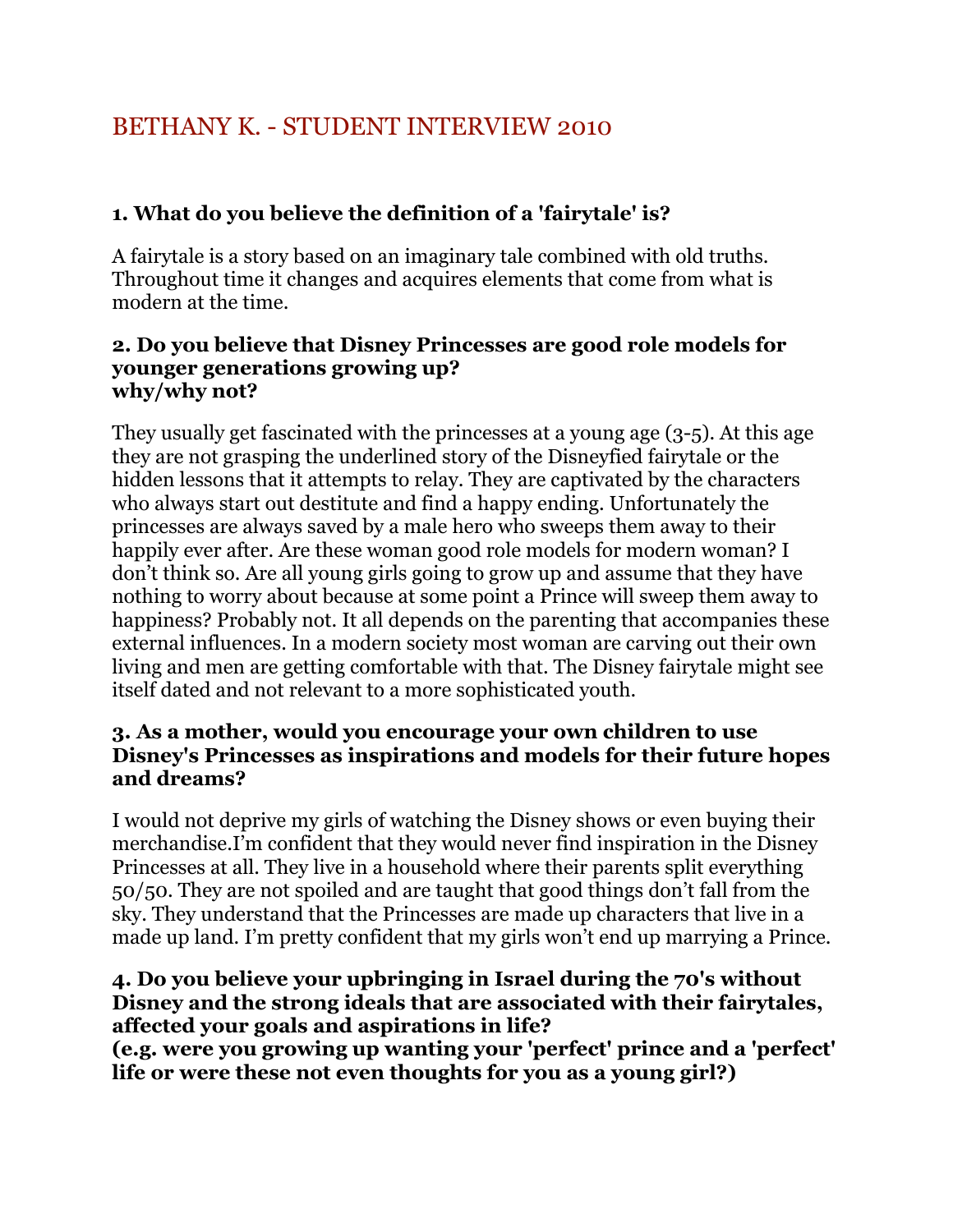I never experienced Disney fairytales at all. If I had would I be a different person now?...I'm not convinced. I'm a very pragmatic sort and most likely would have been either way.

## **5. During your childhood, can you remember who or what you looked up to?**

As a young girl I very much looked up to my Aunt. She was educated and independent. She made me feel special and loved.!

## **6. What was your inspiration for the 'Fallen Princesses' concept?**

Jordan, my daughter, was three at the time and was just starting to get into the 'Princess phase'. Princesses were everywhere and I too was getting introduced to them. Just around the same time my mother was diagnosed with breast cancer. The two events collided and made me wonder what a Princesses would look like if she had to battle a disease, struggle financially or deal with aging. I began to imagine what could happen to the Princesses later in life and after the happily ever after. Naturally they would have to deal with challenges that all modern woman face.

My first idea was Rapunzel going through chemo and loosing her precious hair. I began to loosely sketch and came up with ideas for the rest of the images. With a very limited budget and a lot of volunteer help, I shot the series over two years.

## **7. Do you believe Disney and their beloved princesses are allowing young people to lose touch with reality and the hardships of life?**

People naturally discover that life is not based on fairytales. Sometimes we all need to be entertained and to be submerged in a make-believe land where everything will work out for the best.

## **8. What lessons or messages did you set out to portray through the photographs you produced in the 'Fallen Princess' series?**

I basically wanted to create scenarios that people could relate with, real issues and challenges that people face. I wanted the images to be dark and yet maintain a sense of humour. The messages are subjective and are often interpreted that way.